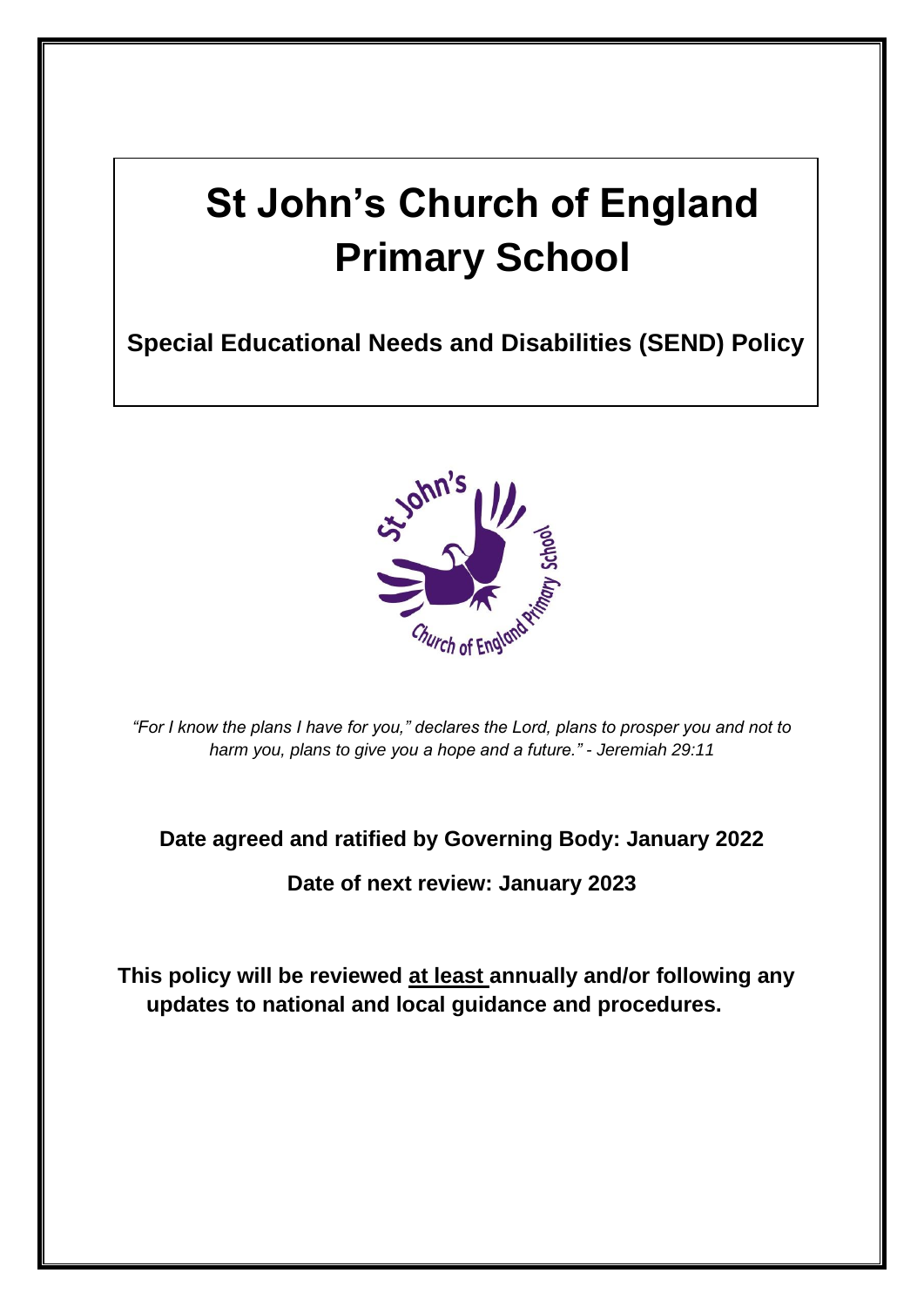#### **Contents:**

[Statement of intent](#page-2-0)

- 1. [Legal framework](#page-3-0)
- 2. [Identifying SEND](#page-3-1)
- 3. [Definitions](#page-4-0)
- 4. [Objectives](#page-6-0)
- 5. [Roles and responsibilities](#page-6-1)
- 6. [Early years pupils with SEND](#page-10-0)
- 7. [Children with specific circumstances](#page-10-1)
- 8. [Admissions](#page-10-2)
- 9. [Involving pupils and parents in decision-making](#page-11-0)
- 10. [Joint commissioning, planning and delivery](#page-12-0)
- 11. [Funding](#page-13-0)
- 12. [Local Offer](#page-13-1)
- 13. [Graduated approach](#page-13-2)
- 14. Provisions
- 15. Identification and [Assessment](#page-14-0)
- 16. [Training](#page-15-0)
- 17. [Promoting mental health and wellbeing](#page-15-1)
- 18. [EHC plans](#page-16-0)
- 19. [Reviewing EHC plans](#page-17-0)
- 20. [Safeguarding](#page-18-0)
- 21. [Transferring between different phases of education](#page-18-1)
- 22. [SEND tribunal](#page-19-0)
- 23. [Supporting successful preparation for adulthood](#page-19-1)
- 24. Data and record keeping
- 25. [Confidentiality](#page-20-0)
- 26. [Resolving disagreements](#page-21-0)
- 27. [Publishing information](#page-21-1)
- 28. [Monitoring and review](#page-21-2)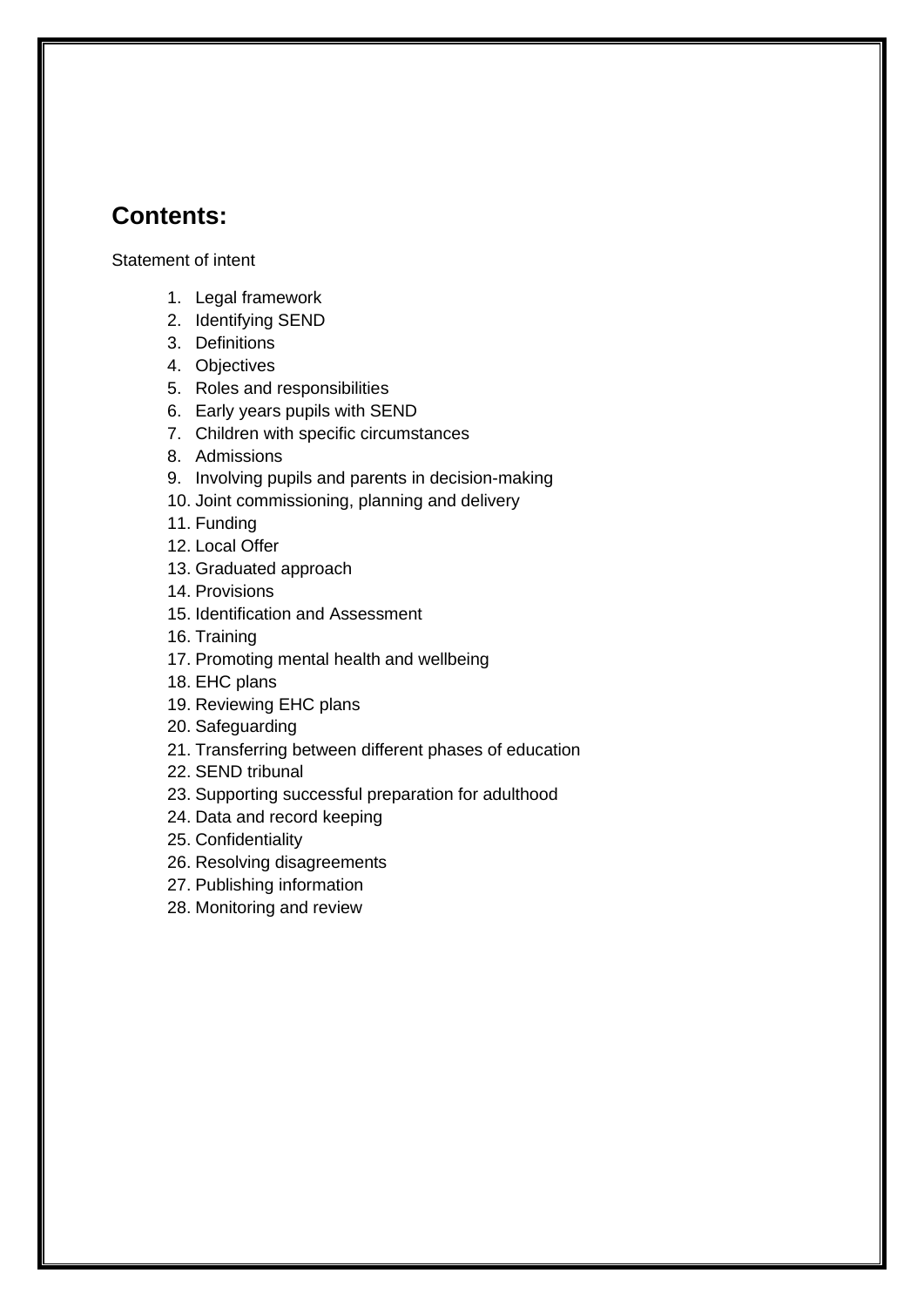#### <span id="page-2-0"></span>**Statement of intent**

St John's Church of England Primary School values all pupils and celebrates diversity of experience, interest and achievement. All pupils need to experience praise, recognition and success, and pupils with SEND have equal entitlement to this.

This policy outlines the framework for the school to meet its duty, obligation and principal equality values to provide a high-quality education to all of its pupils, including pupils with SEND, and to do everything it can to meet the needs of pupils with SEND.

Through successful implementation of this policy, the school aims to:

- Eliminate discrimination.
- Promote equal opportunities.
- Foster good relationships between pupils with SEND and pupils without SEND.

The school will work with the Local Authority within the following principles, which underpin this policy:

- The involvement of pupils and their parents in decision-making
- The identification of pupils' needs
- Collaboration between education, health and social care services to provide support
- High-quality provision to meet the needs of pupils with SEND
- Greater choice and control for pupils and their parents over their support
- Successful preparation for adulthood, including independent living and employment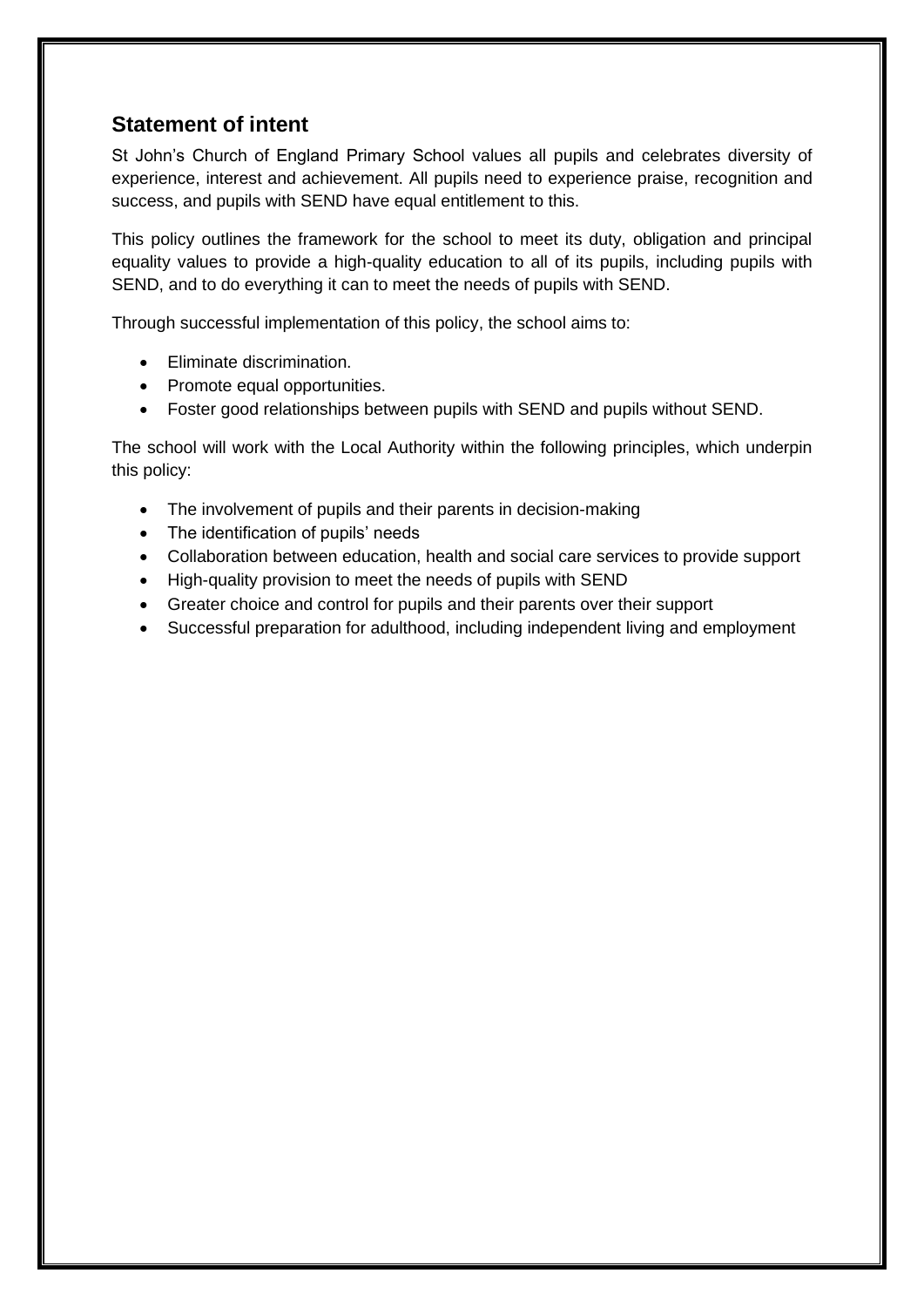# **Legal framework**

<span id="page-3-0"></span>This policy has due regard to all relevant legislation including, but not limited to, the following:

- Children and Families Act 2014
- Health and Social Care Act 2012
- Equality Act 2010
- The Equality Act 2010 (Disability) Regulations 2010
- Education Act 1996
- Education Act 2002
- Mental Capacity Act 2005
- Children Act 1989
- The Special Educational Needs and Disability (Amendment) Regulations 2015
- The Special Educational Needs (Personal Budgets) Regulations 2014
- The Special Educational Needs and Disability (Detained Persons) Regulations 2015
- Local Government Act 1974
- Disabled Persons (Services, Consultation and Representation) Act 1986
- Data Protection Act 2018
- The UK General Data Protection Regulation (GDPR)

This policy has due regard to statutory and non-statutory guidance, including, but not limited to, the following:

- DfE (2015) 'Special educational needs and disability code of practice: 0 to 25 years'
- DfE (2015) 'Supporting pupils at school with medical conditions'
- DfE (2021) 'Keeping children safe in education 2021'
- DfE (2018) 'Working Together to Safeguard Children 2018'
- DfE (2018) 'Mental health and wellbeing provision in schools'
- DfE (2021) 'School Admissions Code'

This policy operates in conjunction with the following school policies:

- Admissions Policy
- Equality, Equity, Diversity and Inclusion Policy
- Data Protection Policy
- Mental Health and Wellbeing Policy
- Supporting Pupils with Medical Conditions Policy
- Child Protection and Safeguarding Policy
- Kent guidance on Exclusion
- Behaviour Policy
- Complaints Procedures Policy and Flowchart
- <span id="page-3-1"></span>• Accessibility and Disability Equality Plan

# **Identifying SEND**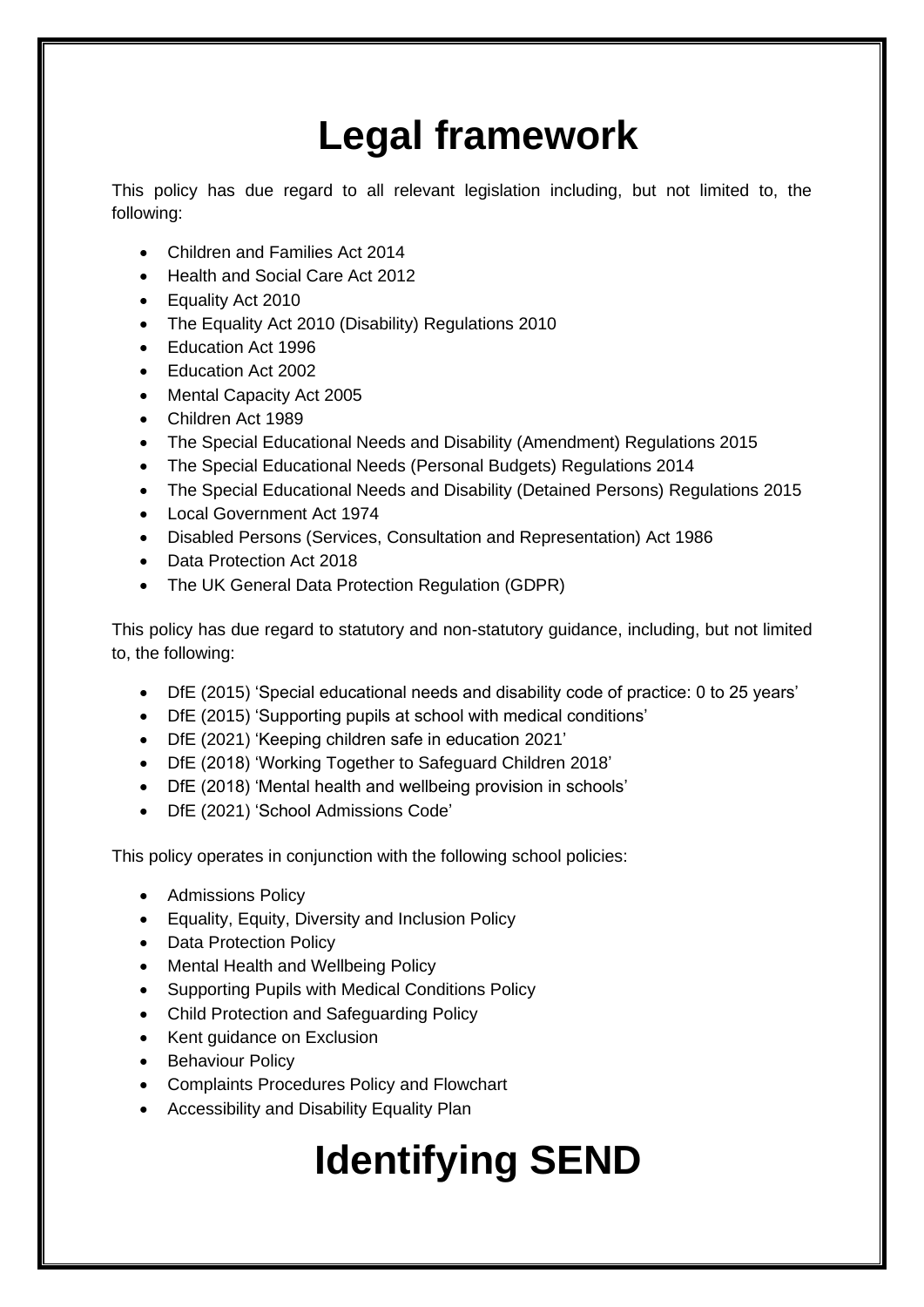The school has a clear approach to identifying and responding to SEND, and recognises that early identification and effective provision improves long-term outcomes for the pupils.

With the support of the SLT, classroom teachers will conduct regular progress assessments for all pupils, with the aim of identifying pupils who are making less than expected progress.

'Less than expected progress' will be characterised using the following stipulations:

- Progress is significantly slower than the class average, from the same baseline
- Progress does not match or better the pupil's previous rate of progress
- Progress fails to close the attainment gap within the class
- <span id="page-4-0"></span>• The attainment gap is widened by the plateauing of progress

## **Definitions**

For this policy, a pupil is defined as having SEND if they have a:

- Significantly greater difficulty in learning than most others of the same age.
- Disability or health condition that prevents or hinders them from making use of educational facilities used by peers of the same age.

Under the Equality Act 2010, a disability is a physical or mental impairment which has a long-term and substantial adverse effect on a person's ability to carry out normal day-to-day activities.

The school reviews how well equipped we are to provide support across the following areas:

- Communication and interaction
- Cognition and learning
- Social, emotional and mental health difficulties
- Sensory and physical needs

#### Communication and interaction

Pupils with speech, language and communication needs (SLCN) have difficulty in communicating with others, often because they have difficulty saying what they want, they cannot understand what is being said to them, or they do not understand or use social rules of communication.

The school recognises that:

- Pupils with Autism Spectrum Disorder (ASD) can have particular difficulties with social interaction.
- The profile for every pupil with SLCN is different and their needs may change over time. They may have difficulty with one, some, or all the different aspects of speech, language or social communication at different times of their lives.

The SENCO will work with pupils, parents, and language and communication experts where necessary to ensure pupils with SLCN reach their potential.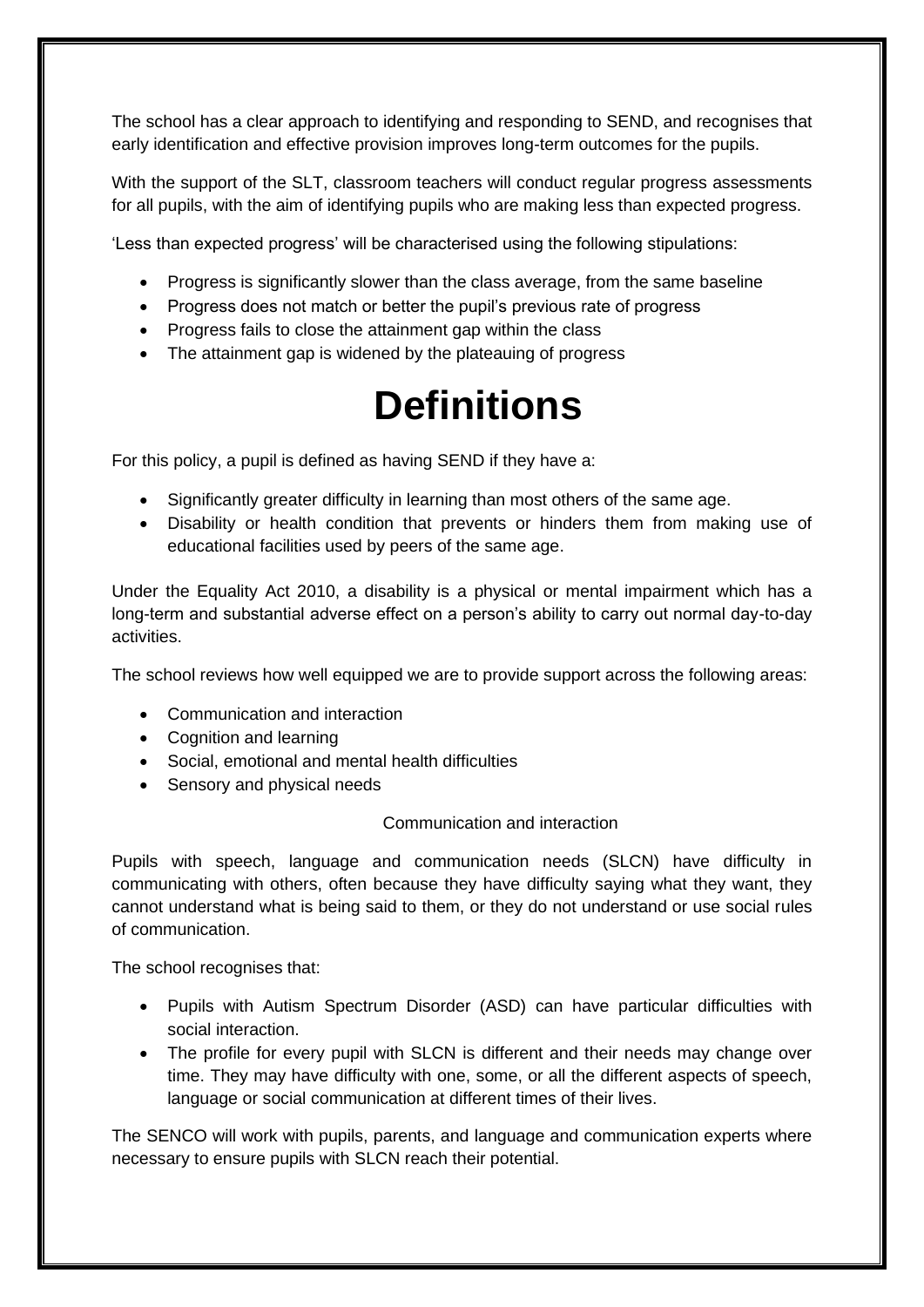#### Cognition and learning

Pupils with learning difficulties may require support – the school will offer one-to-one or small group learning support where necessary.

The school understands that learning difficulties cover a wide range of needs, such as moderate learning difficulty (MLD), severe learning difficulty (SLD) and profound and multiple learning disabilities (PMLD). The SENCO will ensure that any provision offered will be suitable to the needs of the pupil.

Specific learning difficulties (SpLDs) affect one or more specific aspects of learning. This encompasses a range of conditions such as dyslexia, dyscalculia and dyspraxia.

#### Social, emotional and mental health (SEMH) difficulties

Pupils may experience a wide range of social and emotional difficulties that manifest themselves in many ways, including becoming withdrawn or isolated, or displaying challenging, disruptive and disturbing behaviour. The school recognises that these behaviours may reflect underlying mental health difficulties such as anxiety or depression, and the school will implement a Social, Emotional and Mental Health (SEMH) Policy to support pupils with these difficulties.

The school will ensure that provisions and allowances are made for the ways in which these mental health difficulties can influence the behaviour of pupils with SEND within its Behaviour Policy, including how we will manage the effect of any disruptive behaviour so that it doesn't adversely affect other pupils.

#### Sensory or physical needs

Impairments that prevent or hinder pupils from using the school facilities, such as vision impairment (VI), do not necessarily have SEND. The school will ensure staff understand that:

- Some conditions can be age-related and can fluctuate over time.
- A pupil with a disability is covered by the definition of SEND if they require special educational provision.

Under The Equality Act 2010 (Disability) Regulations 2010, the following conditions do not constitute a disability:

- A tendency to set fires
- A tendency to steal
- A tendency to commit physical or sexual abuse towards others
- Exhibitionism
- Voyeurism

The school recognises, however, that pupils who have sensory or physical impairments may require specialist support or equipment to access their learning, regardless of whether or not their impairment falls under the SEND definition, and the SENCO will ensure that their support needs are being met.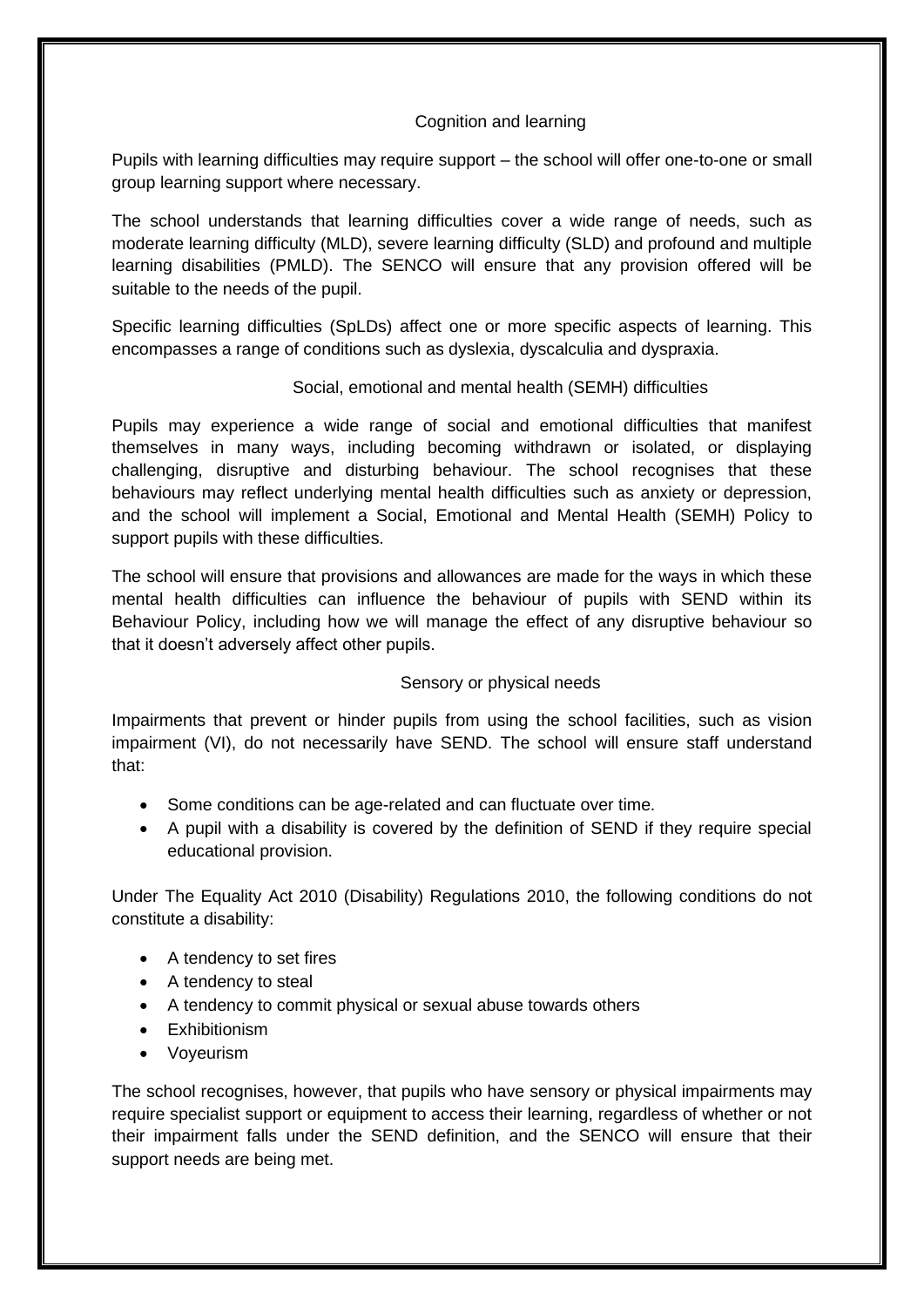While the four areas of need identified in the SEND Code of Practice broadly identify aspects of need for children and young people; at St John's, we also identify the needs of pupils by considering the whole child, which will include not just the special educational needs of the child. These are not SEN but still have an impact on progress and attainment:

- Disability
- Attendance and Punctuality
- Health and welfare
- English as an additional language
- Being in receipt of pupil premium
- Being a child in care or a previously looked after child
- Being a child of service personnel

## **Objectives**

<span id="page-6-0"></span>The school will meet the core aims of this policy by achieving the following strategic and measurable objectives:

- To follow the graduated approach outlined in the DfE's 'Special educational needs and disability code of practice: 0 to 25 years'
- <span id="page-6-1"></span>• To monitor the progress of all pupils to aid the earliest possible identification of SEND

#### **Roles and responsibilities**

The governing body will be responsible for:

- Communicating with pupils with SEND and their parents when reviewing policies that affect them.
- Ensuring that effective provision is in place for all pupils with SEND, whether or not they have an EHC plan.
- Securing the special educational provision called for by a pupil's SEND.
- Designating an appropriate member of staff to be the SENCO and having responsibility for coordinating provision for pupils with SEND.
- Appointing a designated teacher for LAC, where appropriate.
- Ensuring that reasonable adjustments are made for pupils with disabilities to help alleviate any substantial disadvantage they experience because of their disability.
- Taking necessary steps to ensure that pupils with disabilities are not discriminated against, harassed or victimised, e.g. in line with the Pupil Equality, Equity, Diversity and Inclusion Policy.
- Preparing the arrangements for the admission of pupils with SEND and the facilities provided to enable access to the school for pupils with disabilities.
- Regularly monitoring the school's policies and procedures, to review their impact on pupils with SEND, including on their mental health and wellbeing.
- Preparing the Accessibility Plan, showing how the school intends to progressively improve access over time.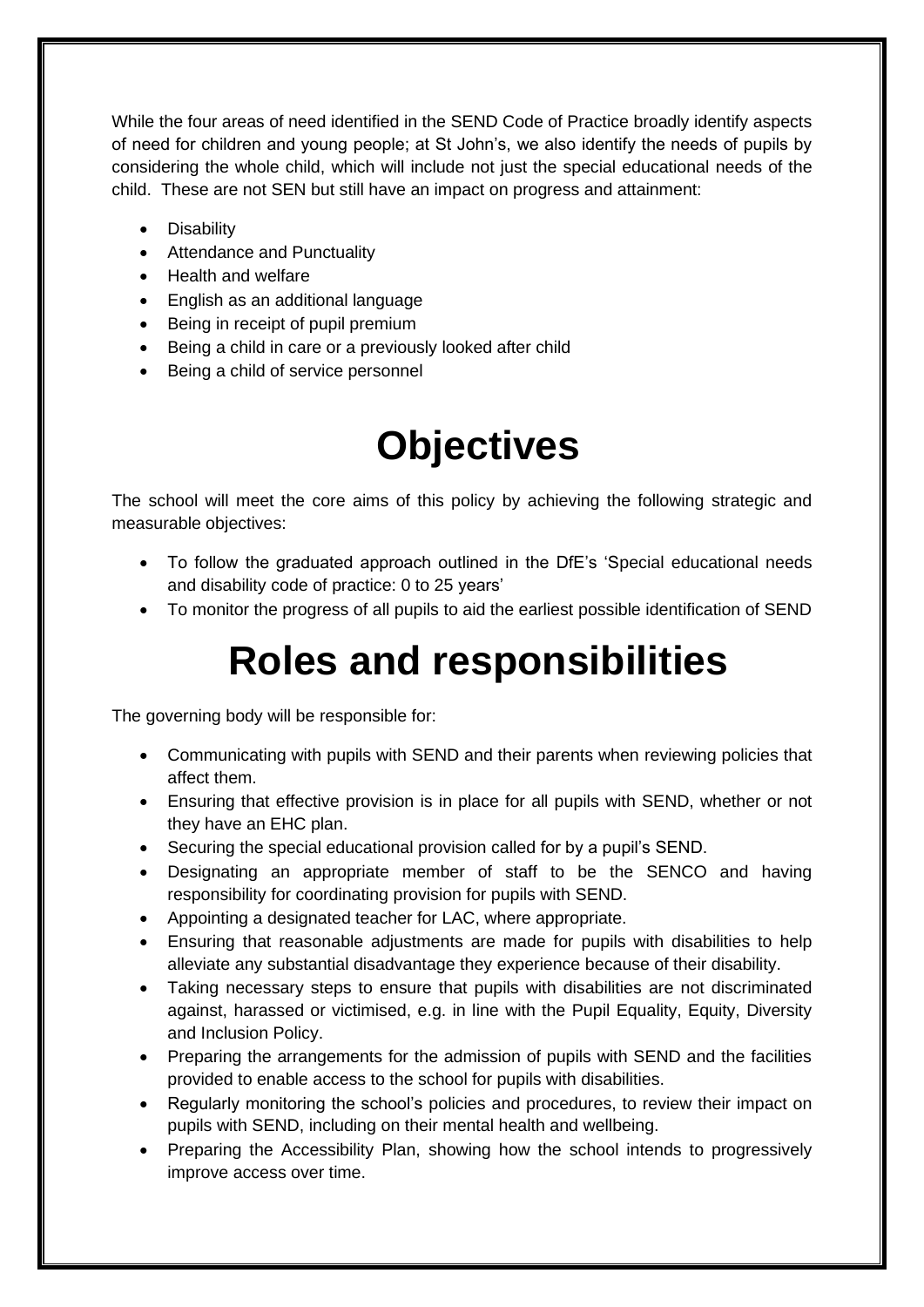- Publishing annual information setting out the measures and facilities to assist access for pupils with disabilities on the school's website.
- Publishing annual information about the arrangements for the admission of pupils with SEND, the steps taken to prevent pupils being treated less favourably than others, the facilities provided to assist pupils with SEND, and the school's Accessibility Plan on the school's website.
- Developing complaints procedures which, along with details about appealing to the SEND tribunal, will be made known to parents and pupils.
- Providing suitable, full-time education from the sixth day of a fixed permanent exclusion of a pupil with SEND, in line with their EHC plan.
- Ensuring arrangements are in place to support pupils at school with medical conditions, in line with the school's Supporting Pupils with Medical Conditions Policy.
- Cooperating with the LA in drawing up and reviewing the Local Offer.
- Appointing an individual governor or sub-committee to oversee the school's arrangements for SEND.
- Preparing the SEND information report and publishing it on the website.
- Ensuring that the school's Child Protection and Safeguarding Policy addresses additional safeguarding challenges that children with SEND may face.

The Headteacher will be responsible for:

- Ensuring that those who are teaching or working with pupils with SEND are aware of their needs and have arrangements in place to meet them.
- Ensuring that teachers monitor and review pupils' progress during the academic year.
- Cooperating with the LA during annual EHC plan reviews.
- Ensuring that the SENCO has sufficient time and resources to carry out their functions.
- Providing the SENCO with sufficient administrative support and time away from teaching to enable them to fulfil their responsibilities.
- Assisting the governing board in appointing a designated teacher for LAC, who will work closely with the SENCO to ensure that the needs of the pupils are fully understood by relevant school staff.
- Regularly and carefully reviewing the quality of teaching for pupils at risk of underachievement, as a core part of the school's performance management arrangements.
- Ensuring that teachers understand the strategies to identify and support vulnerable pupils.
- Ensuring teachers have an established understanding of different types of SEND.
- Ensuring that procedures and policies for the day-to-day running of the school do not directly or indirectly discriminate against pupils with SEND.
- Ensuring that pupils with SEND and their parents are actively supported in contributing to needs assessments, and developing and reviewing EHC plans.
- Establishing and maintaining a culture of high expectations and including pupils with SEND in all opportunities available to other pupils.
- Ensuring that the approach to the curriculum includes how it is made accessible for pupils with SEND.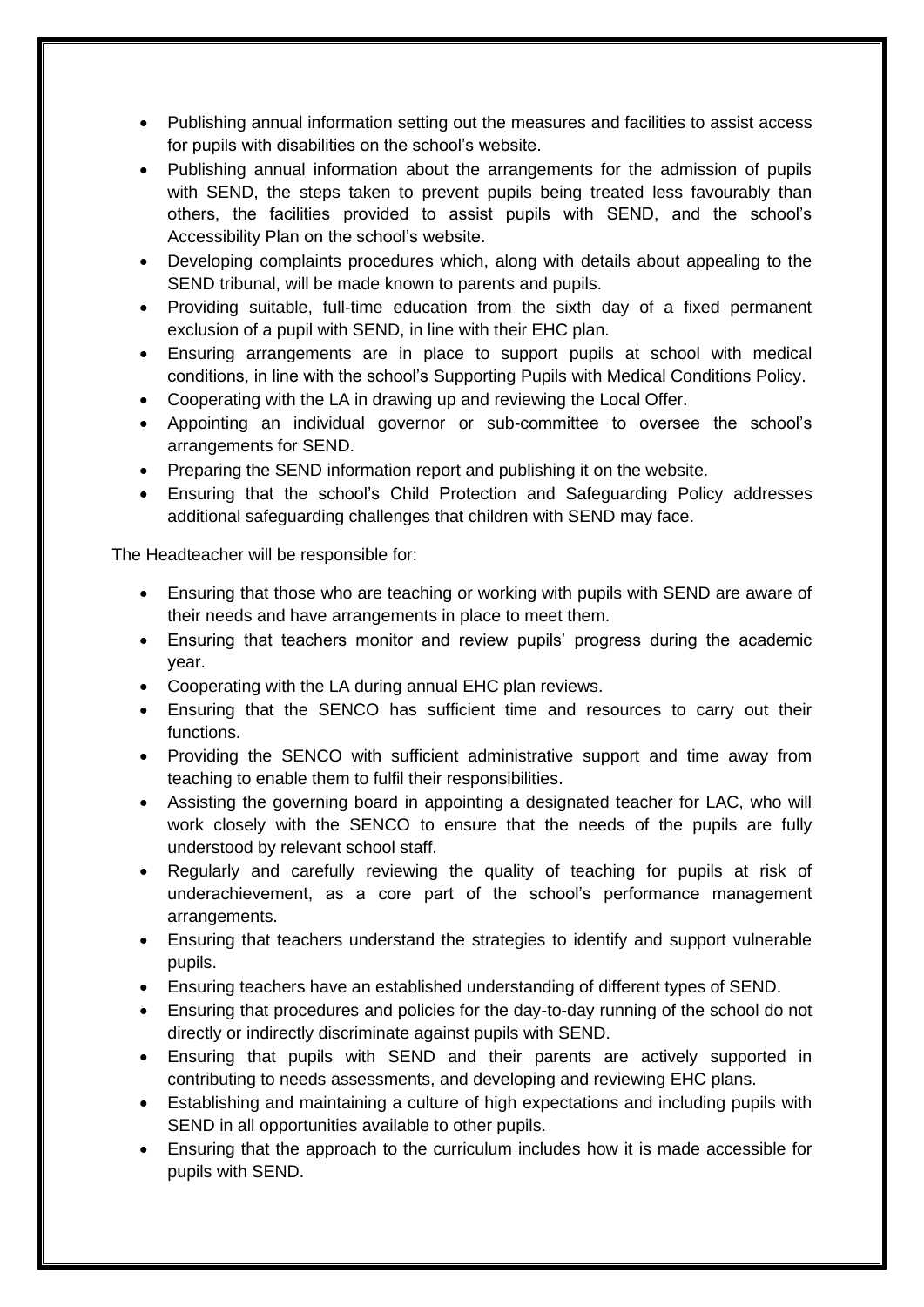- Consulting health and social care professionals, pupils, and parents to ensure the needs of pupils with medical conditions are effectively supported.
- Keeping parents and relevant teachers up-to-date with any changes or concerns involving a pupil, considering the school's Pupil Confidentiality Policy.
- Identifying any patterns in the identification of SEND within the school and comparing these with national data.
- Reporting to the governing board on the impact of SEND policies and procedures, including on pupils' mental health and wellbeing.
- Ensuring that the SENCO is provided with training, with an emphasis on mental health, on an annual basis.

The SENCO will be responsible for:

- Collaborating with the governing board and Headteacher, as part of the SLT, to determine the strategic development of the SEND policy and provision in the school.
- Working with the relevant governors and the Headteacher to ensure that the school meets its responsibilities under the Equality Act 2010, regarding reasonable adjustments and access arrangements.
- The day-to-day operation and implementation of the SEND policy.
- Coordinating the specific provision made to support individual pupils with SEND, including those with EHC plans.
- Liaising with the relevant, designated teachers where LAC have SEND.
- Advising on a graduated approach to providing SEND support.
- Advising on the deployment of the school's delegated budget and other resources to meet pupils' needs effectively.
- Liaising with the parents of pupils with SEND.
- Liaising with early years providers, other schools, educational psychologists, health and social care professionals, and independent or voluntary bodies, as required.
- Being a key point of contact for external agencies, especially the LA and LA support services.
- Liaising with the potential future providers of education to ensure that pupils and their parents are informed about the options, and a smooth transition is planned.
- Drawing up a one-page profile of a pupil with SEND.
- Providing professional guidance to colleagues and working closely with staff members, parents and other agencies, including SEND charities.
- Being familiar with the provision in the Local Offer and being able to work with professionals who are providing a supporting role to the family.
- Ensuring, as far as possible, that pupils with SEND take part in activities run by the school, together with those who do not have SEND.
- Ensuring that the school keeps the records of all pupils with SEND up-to-date, in line with the school's Data Protection Policy.
- Informing the parents of pupils with SEND, who do not have an EHC plan, that SEND provision is being made.
- In collaboration with the Headteacher, identifying any patterns in the identification of SEND within the school and comparing these with national data.
- Participating in training and CPD opportunities, some of which emphasise mental health to a greater extent.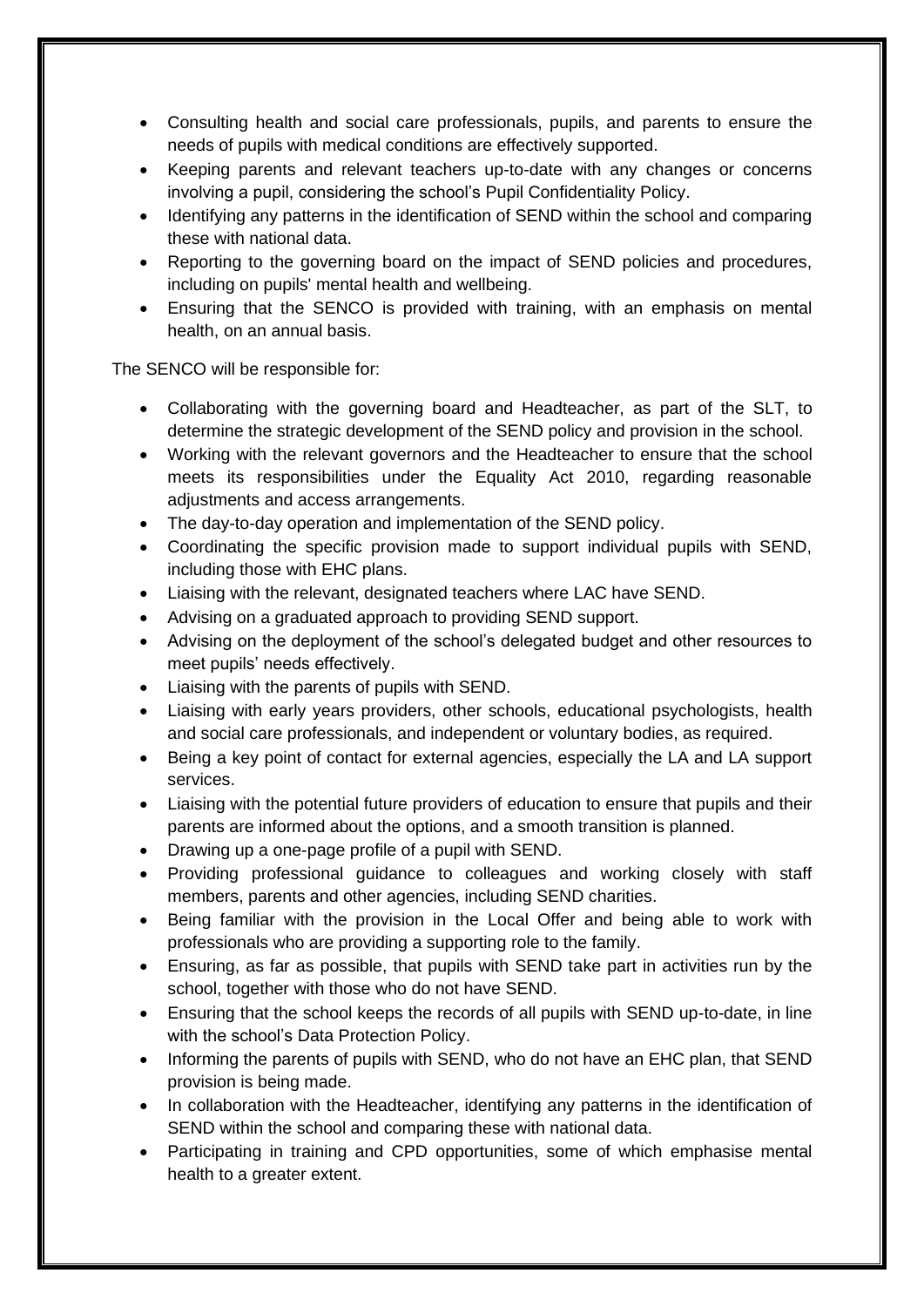- Providing training to relevant class teachers.
- Supporting teachers in the further assessment of a pupil's particular strengths and weaknesses, and advising on effective implementation of support.

The DSL will be responsible for:

- Liaising with the Headteacher and SENCO to inform them of any issues, especially ongoing enquiries under section 47 of the Children Act 1989 and police investigations regarding pupils with SEND.
- Liaising with the relevant staff on matters of safety, safeguarding and welfare, including online and digital safety regarding pupils with SEND.
- Liaising with the SENCO where appropriate regarding safeguarding concerns for a pupil with SEND.
- Promoting supportive engagement with parents and/or carers in safeguarding and promote the welfare of pupils with SEND, including where families may be facing challenging circumstances.
- Working with the Headteacher and relevant strategic leads, taking lead responsibility for promoting educational outcomes by knowing the welfare, safeguarding and child protection issues that pupils with SEND are experiencing or have experienced, and identifying the impact that these issues might be having on pupil's attendance, engagement and achievements.
- Recognising the additional risks that pupils with SEND face online, e.g., from online bullying, grooming and radicalisation, and ensuring they have the capability to support pupils with SEND to stay safe online.

Teachers will be responsible for:

- Planning and reviewing support for pupils with SEND on a graduated basis, in collaboration with parents, the SENCO and, where appropriate, the pupils themselves.
- Setting high expectations for every pupil and aiming to teach them the full curriculum, whatever their prior attainment.
- Planning lessons to address potential areas of difficulty to ensure that there are no barriers to every pupil achieving.
- Ensuring every pupil with SEND is able to study the full national curriculum.
- Being accountable for the progress and development of the pupils in their class.
- Being aware of the needs, outcomes sought, and support provided to any pupils with SEND they are working with.
- Understanding and implementing strategies to identify and support vulnerable pupils with the support of the SENCO.
- Keeping the relevant figures of authority up-to-date with any changes in behaviour, academic developments and causes of concern. The relevant figures of authority include the Headteacher.

At St John's, the SENCO is Miss Kirsty Minnett, who is a qualified teacher and has been accredited by the National Award for SEN Co-ordination. The nominated school Governor is Mrs Elisabeth Smiley.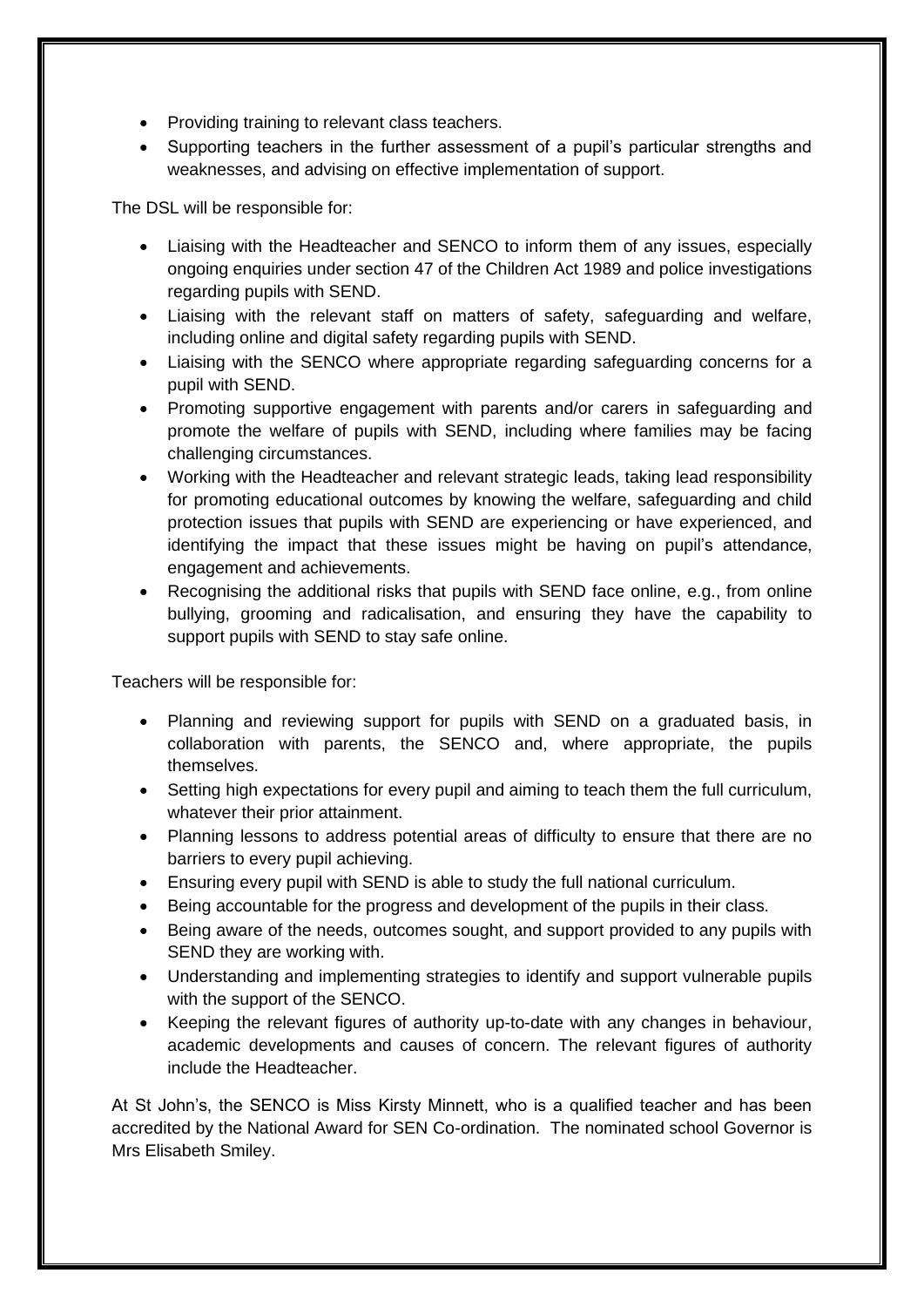# **Early years pupils with SEND**

<span id="page-10-0"></span>The school will ensure all staff who work with young children are alert to emerging difficulties and respond early. The school will also ensure staff listen and understand when parents express concerns about their child's development. The school will listen to any concerns raised by children themselves.

The school will ensure that:

- Children with SEND get the support that they need.
- Children with SEND engage in the activities that the school offers alongside children who do not have SEND.
- The SENCO is responsible for coordinating SEND provision.
- <span id="page-10-1"></span>• Parents are informed when the school makes special educational provision for their child.

# **Children with specific circumstances**

#### **Looked After Children**

Pupils at the school who are being accommodated, or who have been taken into care, by the LA are legally defined as being 'looked after' by the LA.

The school has a designated member of staff, Miss Kirsty Minnett, for coordinating the support for Looked After and Previously Looked After Children.

#### **EAL**

The school will give particular care to the identification and assessment of the SEND of pupils whose first language is not English.

The school will consider the pupil within the context of their home, culture and community.

Where there is uncertainty about an individual pupil, the school will make full use of any local sources of advice relevant to the language group concerned, drawing on community liaison arrangements wherever they exist.

The school appreciates having EAL is not equated to having learning difficulties. At the same time, when pupils with EAL make slow progress, it will not be assumed that their language status is the only reason; they may have SEND.

<span id="page-10-2"></span>The school will look carefully at all aspects of a pupil's performance in different subjects to establish whether the problems they have in the classroom are due to limitations in their command of English or arise from SEND.

# **Admissions**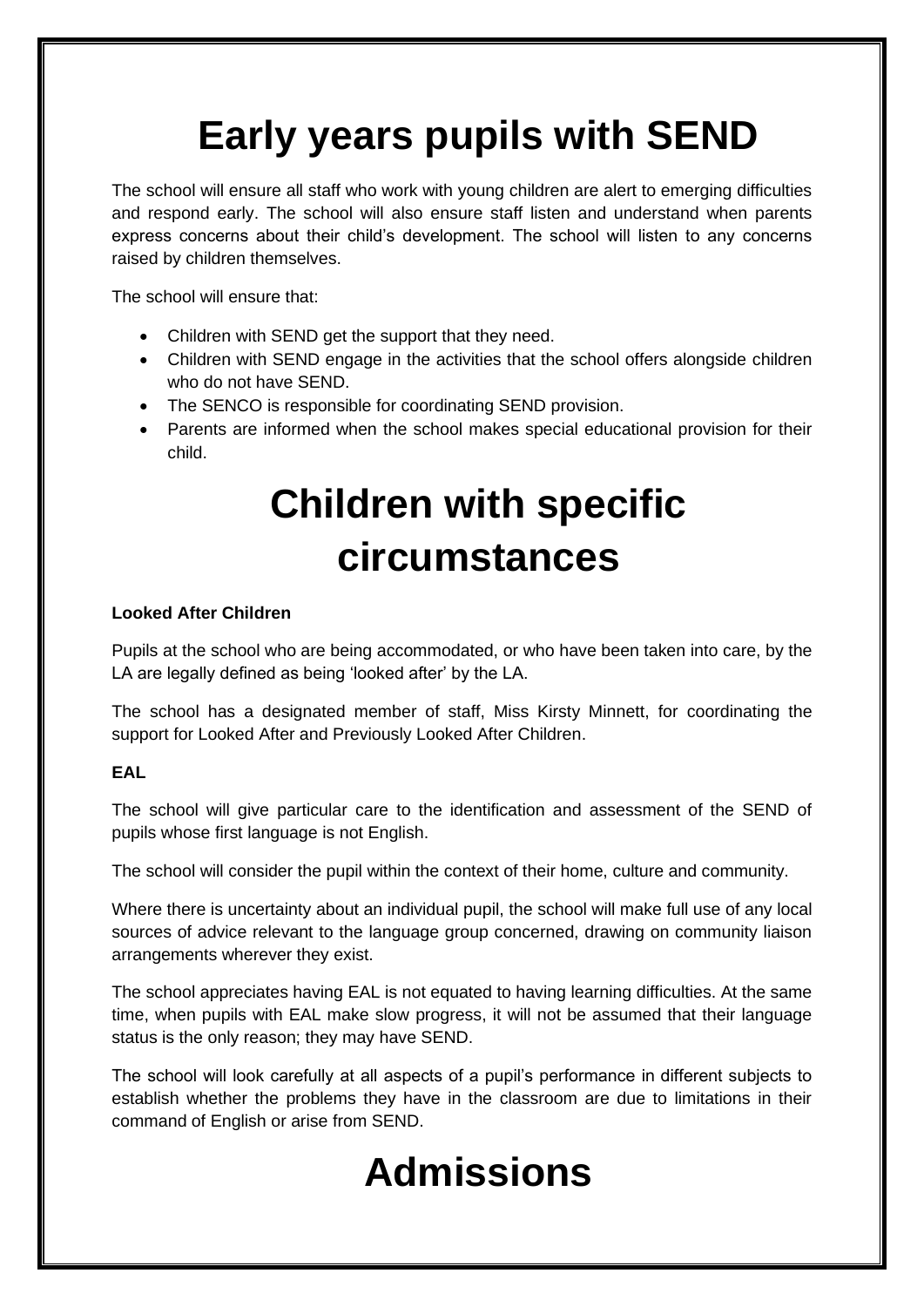The school will ensure it meets its duties set under the DfE's 'School Admissions Code' by:

- Not refusing admission for a child thought to be potentially disruptive, or likely to exhibit challenging behaviour, on the grounds that the child is first to be assessed for SEND.
- Not refusing admission for a child that has named the school in their EHC plan.
- Considering applications from parents of children who have SEND but do not have an EHC plan.
- Not refusing admission for a child who has SEND but does not have an EHC plan because the school does not feel able to cater for those needs.
- Not refusing admission for a child who does not have an EHC plan.
- Not discriminating against or disadvantaging applicants with SEND.
- Ensuring policies relating to school uniform and trips do not discourage parents of pupils with SEND from applying for a place.
- Adopting fair practices and arrangements in accordance with the 'School Admissions Code' for the admission of children without an EHC plan.
- Ensuring the school's oversubscription arrangements will not disadvantage children with SEND.
- Ensuring that tests for selection are accessible to children with SEND, with reasonable adjustments made where necessary.

<span id="page-11-0"></span>Arrangements for the fair admissions of pupils with SEND are outlined in the Admissions Policy and will be published on the school website.

# **Involving pupils and parents in decision-making**

Parents of pupils with SEND will be encouraged to share their knowledge of their child; the Headteacher and SENCO will aim to give them the confidence that their views and contributions are valued and will be acted upon.

Parents will always be formally notified when the school provides their child with SEND support.

Decisions on whether the school will commission added provisions will be discussed thoroughly with the LA, parents and, when appropriate, the pupil involved.

Decisions about education will not unnecessarily disrupt a pupil's education or any health treatment underway.

The planning that the school implements will help parents and pupils with SEND express their needs, wishes and goals, and will:

- Focus on the pupil as an individual, not allowing their SEND to become a label.
- Be easy for pupils and their parents to understand by using clear, ordinary language and images, rather than professional jargon.
- Highlight the pupil's strengths and capabilities.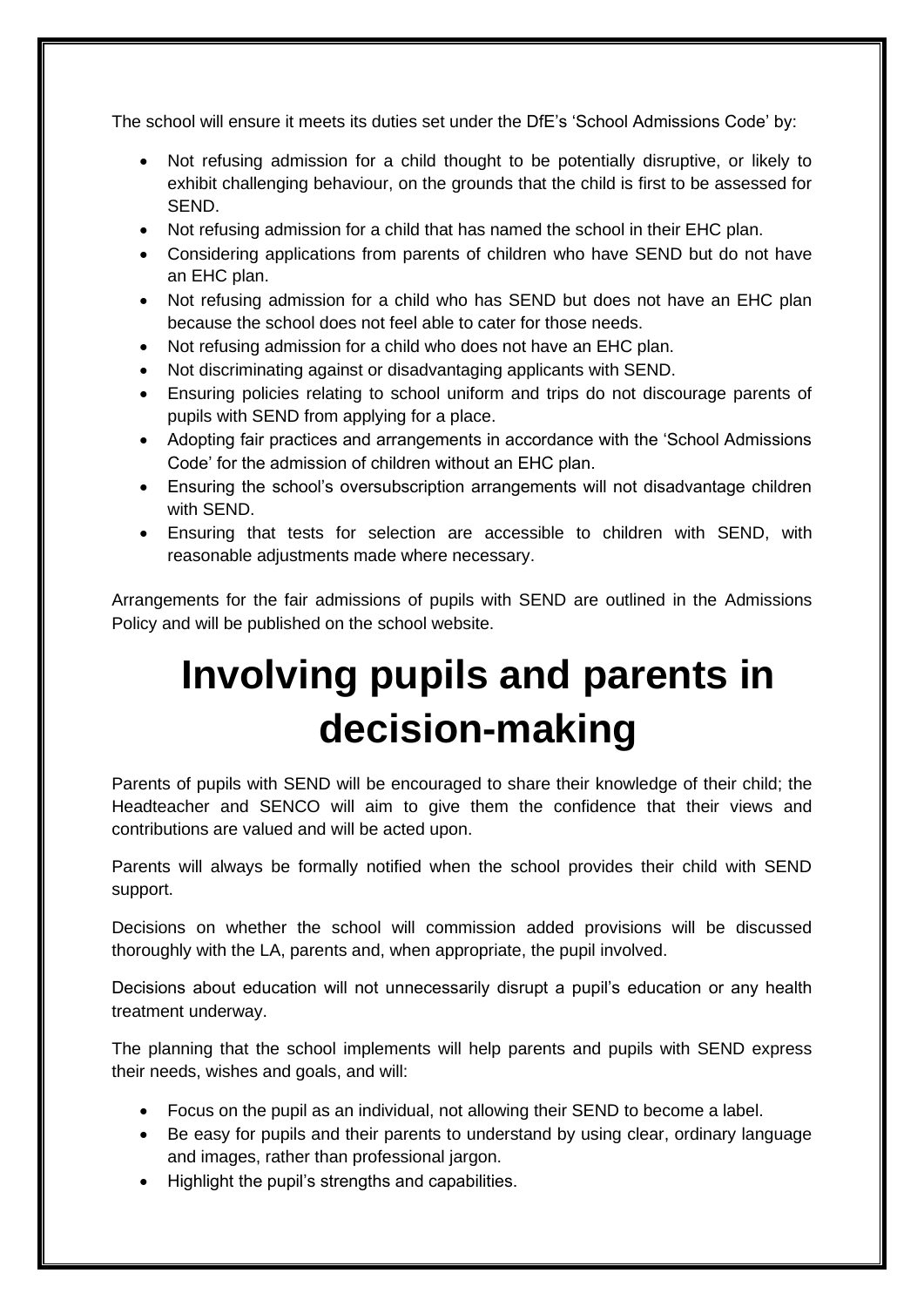- Enable the pupil, and those who know them best, to say what they have done, what they are interested in and what outcomes they are seeking in the future.
- Tailor support to the needs of the individual.
- Organise assessments to minimise demands on parents.
- Bring together relevant professionals to discuss and agree together the overall approach.

The class teacher, supported by the SENCO, will meet with pupils and their parents three times per academic year to set clear outcomes, review progress, discuss activities and support, and identify parental responsibilities.

# <span id="page-12-0"></span>**Joint commissioning, planning and delivery**

The school is committed to ensuring that pupils with SEND can achieve their ambitions and the best possible educational outcomes, as well as other opportunities, such as securing employment and living as independently as possible.

The school will work closely with local education, health and social care services to ensure pupils get the right support.

The school will assist the LA in carrying out their statutory duties under the Children and Families Act 2014, by ensuring that services work together where this promotes children and young people's wellbeing or improves the quality of special educational provision (Section 25 of the Children and Families Act 2014).

The school will draw on the wide range of local data sets about the likely educational needs of pupils with SEND to forecast future needs, including:

- Population and demographic data.
- Prevalence data for different kinds of SEND among children and young people at the national level.
- Numbers of local children with EHC plans and their main needs.
- The numbers and types of settings locally that work with or educate pupils with SEND.
- An analysis of local challenges or sources of health inequalities.
- The school's Data Protection Policy will be adhered to at all times.

The school will plan, deliver and monitor services against how well outcomes have been met, including, but not limited to:

- Improved educational progress and outcomes for pupils with SEND.
- Increasing the identification of pupils with SEND prior to school entry.

Where pupils with SEND also have a medical condition, their provision will be planned and delivered in coordination with the EHC plan.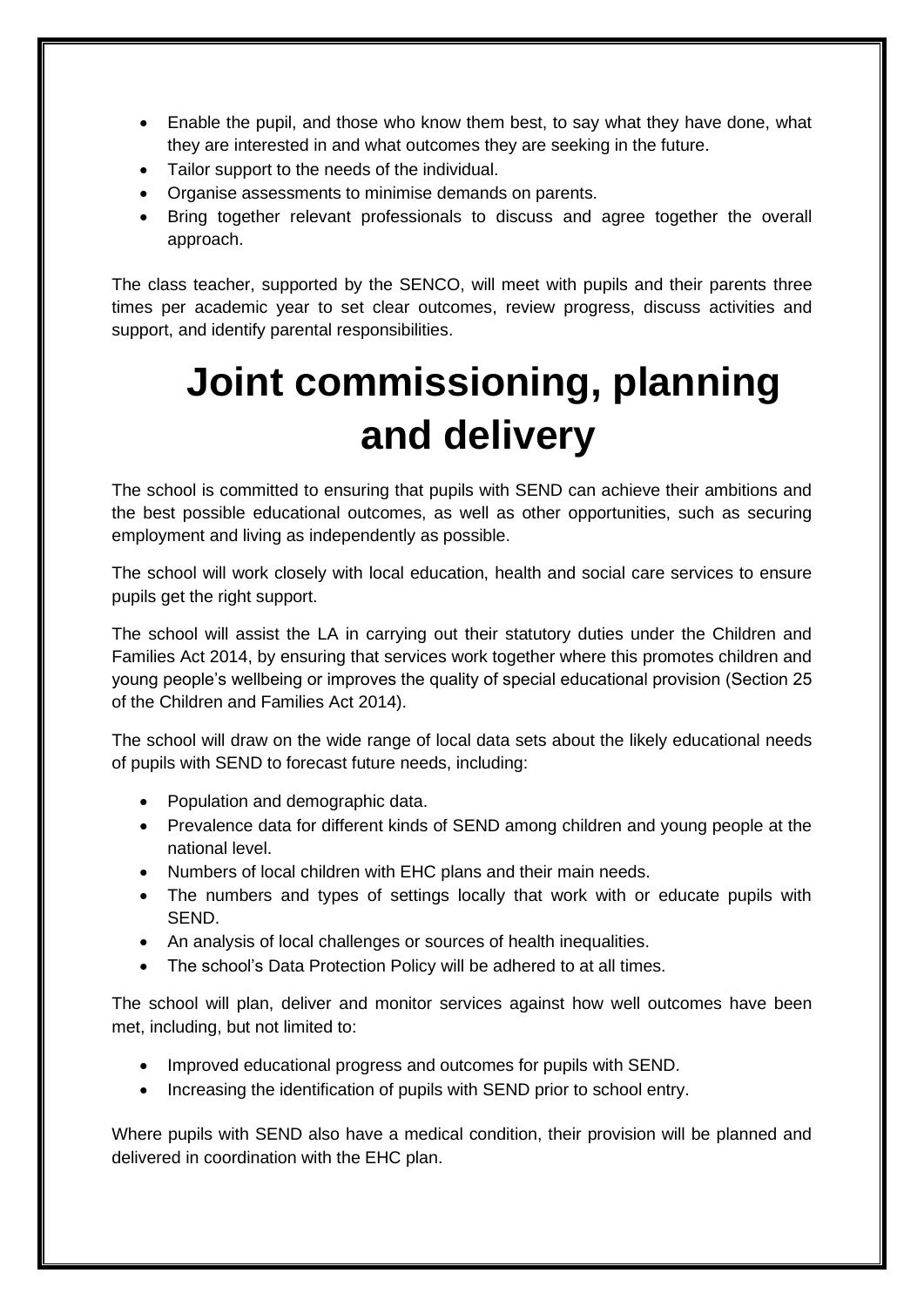<span id="page-13-0"></span>SEND support will be adapted and/or replaced depending on its effectiveness in achieving the agreed outcomes.

## **Funding**

The school will allocate the appropriate amount of core per-pupil funding and notional SEND budget outlined in the Local Offer for the SEND provision of its pupils. In a few cases, a very high level of resource is required to support a child's SEN. The funding arrangements require schools to provide the first £6000 per year of resource for pupils with high needs, and above that amount High Needs Funding can be allocated from the LA's high needs funding block; the school will continue to make SEND provision from its own budgets, even if a pupil has an EHC plan.

### **Local Offer**

<span id="page-13-1"></span>The school's governing board will collaborate with and support the LA in developing and reviewing the Local Offer, where necessary and appropriate, to ensure that it is:

- **Collaborative**: Where appropriate, the school will work with LAs, parents and pupils in developing and reviewing the Local Offer. The school will also cooperate with those providing services.
- **Accessible**: The school will collaborate with the LA during development and review to ensure that the LA's Local Offer is easy to understand, factual and jargon-free; is structured in a way that relates to pupils' and parents' needs, e.g. by broad age group or type of special educational provision; and is well signposted and publicised.
- **Comprehensive**: The school will help to ensure that parents and pupils understand what support can be expected to be available across education, health and social care from age 0 to 25 and how to access it. The school will assist the LA in ensuring that the Local Offer includes eligibility criteria for services, where relevant, and makes it clear where to go for information, advice and support, as well as how to make complaints about provision or appeal against decisions.
- The school will work with the LA to review the Local Offer to ensure that, when parents and pupils access the Local Offer, the information is up-to-date.

The school will provide the LA with information about their existing SEND provision and capabilities to support pupils with SEND to aid in the drafting of the Local Offer, where required.

#### **Graduated approach**

<span id="page-13-2"></span>Once a pupil with SEND has been identified, the school will employ a graduated approach to meet the pupil's needs by:

- Establishing a clear assessment of the pupil's needs.
- Planning the interventions and support to be put in place, as well as the expected impact on progress, development and behaviour, along with a clear date for review.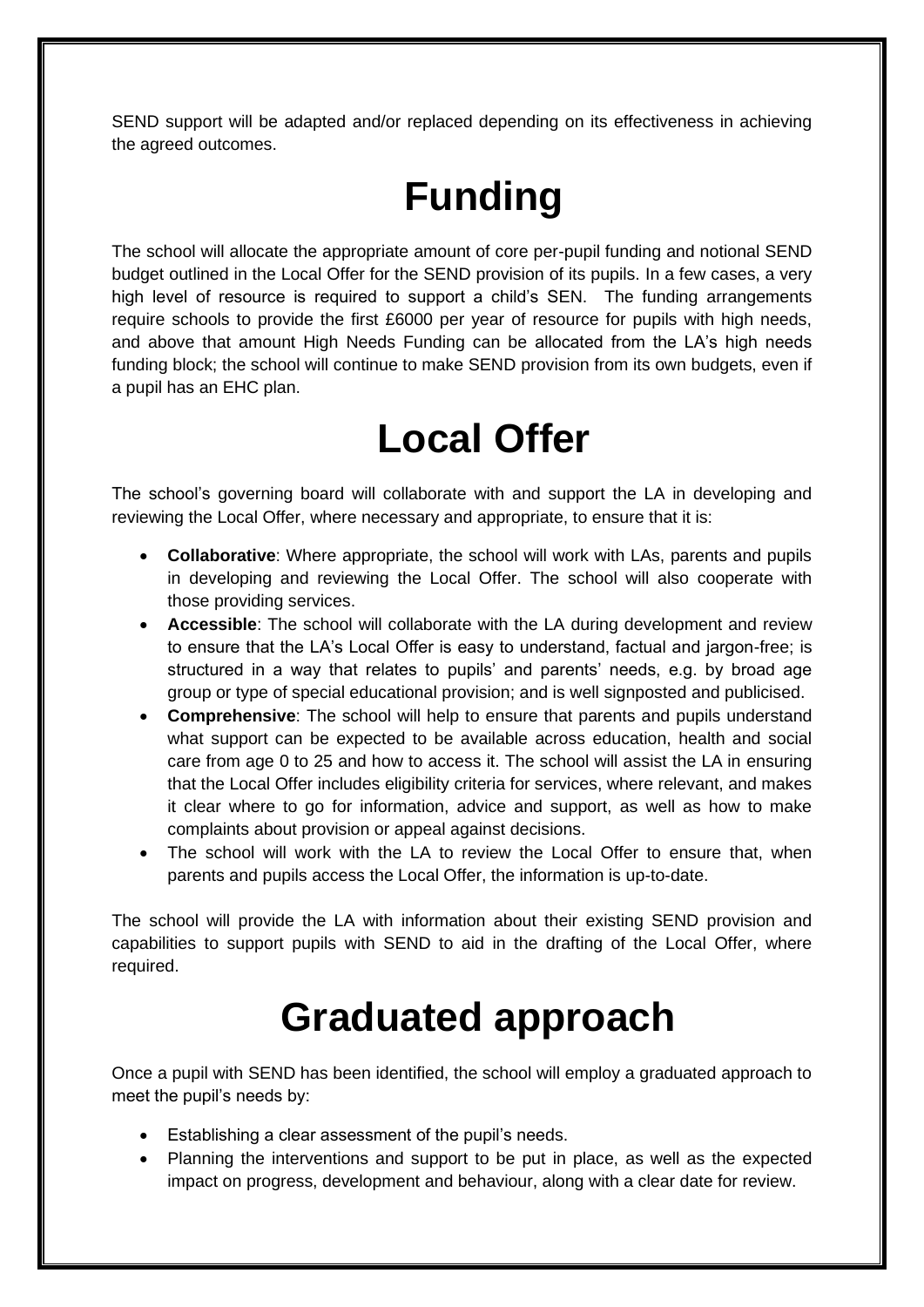- Implementing the interventions, with the support of the SENCO.
- Reviewing the effectiveness of the interventions and making any necessary revisions.

#### **Provision**

At St John's, we can make provision for every kind of frequently occurring special educational need with or without an Education, Health and Care Plan, for instance, dyslexia, dyspraxia, speech and language needs, autism, ADHD/ADD, learning difficulties, attachment difficulties, physical impairment, sensory processing difficulties, social emotional or mental health difficulties as well as some visual and hearing impairments. There are other kinds of special educational need which do not occur as frequently and with which the school is less familiar, but we can access training and advice so that these kinds of needs can be met.

For those children whom the mainstream classroom is not considered appropriate to meet their complex needs, either with an Education, Health and Care Plan, or those for whom statutory assessment is on-going and necessary, at St John's we offer an SEN class that replicates specialist provision. This class has a higher than average adult to child ratio and is intervention led. Inclusion in this class is at the school's discretion.

### **Assessment**

<span id="page-14-0"></span>The school will, in consultation with the pupil's parents, request a statutory assessment of SEND where the pupil's needs cannot be met through the resources normally available within the school.

Consideration of whether SEND provision is required, and thus an EHC plan, will start with the desired outcomes and the views of the parents and pupil.

The school will meet its duty to respond to any request for information relating to a statutory assessment within six weeks of receipt.

The school will gather advice from relevant professionals about the pupil concerned, including their education, health and care needs, desired outcomes and any special education, health and care provision that may be required to meet their identified needs and achieve desired outcomes.

In tracking the learning and development of pupils with SEND, the school will:

- Base decisions on the insights of the pupil and their parents.
- Set pupils challenging targets.
- Track pupils' progress towards these goals.
- Review additional or different provisions made for them.
- Promote positive personal and social development outcomes.
- Base approaches on the best possible evidence and ensure that they are having the required impact on progress.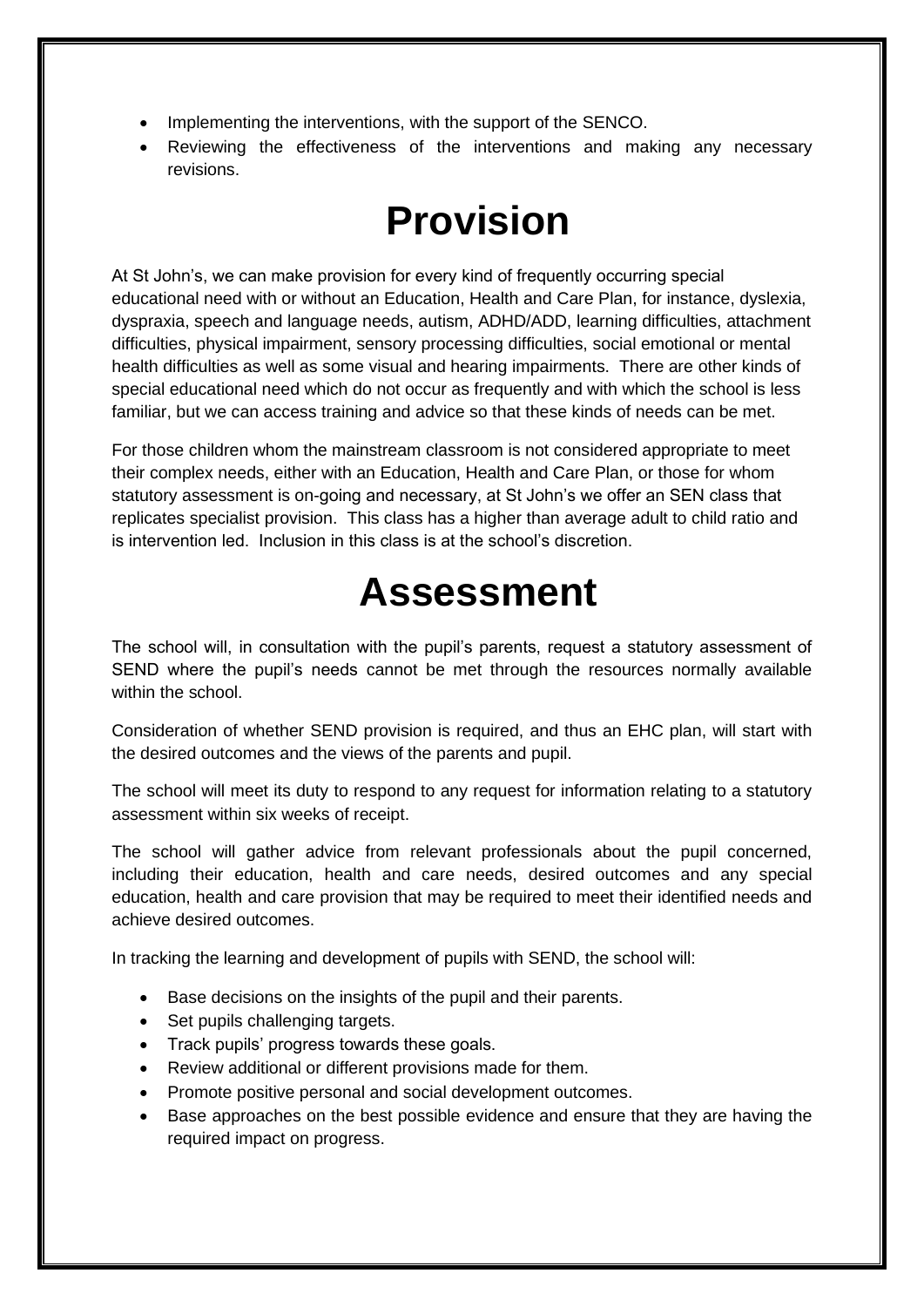Detailed assessments will identify the full range of the individual's needs, not just the primary need.

Where possible, pupils' needs will be defined under the 'Special educational needs and disability code of practice: 0 to 25 years' broad areas of need:

- Communication and interaction.
- Cognition and learning.
- Social, emotional and mental health difficulties.
- Sensory and/or physical needs.

<span id="page-15-0"></span>Where a pupil continually makes little or no progress, or is working substantially below expected levels, the school will consult with parents before involving specialists.

## **Training**

Relevant staff members will keep up-to-date with any necessary training, which will be provided by the SENCO, as well as external agencies, where appropriate. Training will cover both the mental and physical needs of pupils with SEND. The training offered will be delivered to ensure equality, diversity, understanding and tolerance.

Mental health will be a key consideration for all training that the SENCO participates in, along with any training that staff are given.

During staff induction, all staff will receive SEND training.

Training will cover the following:

- Identifying SEND in pupils
- Liaising with the school's SENCO
- Implementing support measures
- Monitoring the success of those support measures
- De-escalation techniques
- How to develop peaceful learning environments
- How to develop lessons so they are engaging for pupils with varying forms of SEND
- Reasonable adjustments
- <span id="page-15-1"></span>• How to help with emotional development

## **Promoting mental health and wellbeing**

The school will implement a Social, Emotional and Mental Health (SEMH) Policy. The school will ensure that there is a focus on promoting pupils' resilience, confidence and ability to learn in subjects across the curriculum.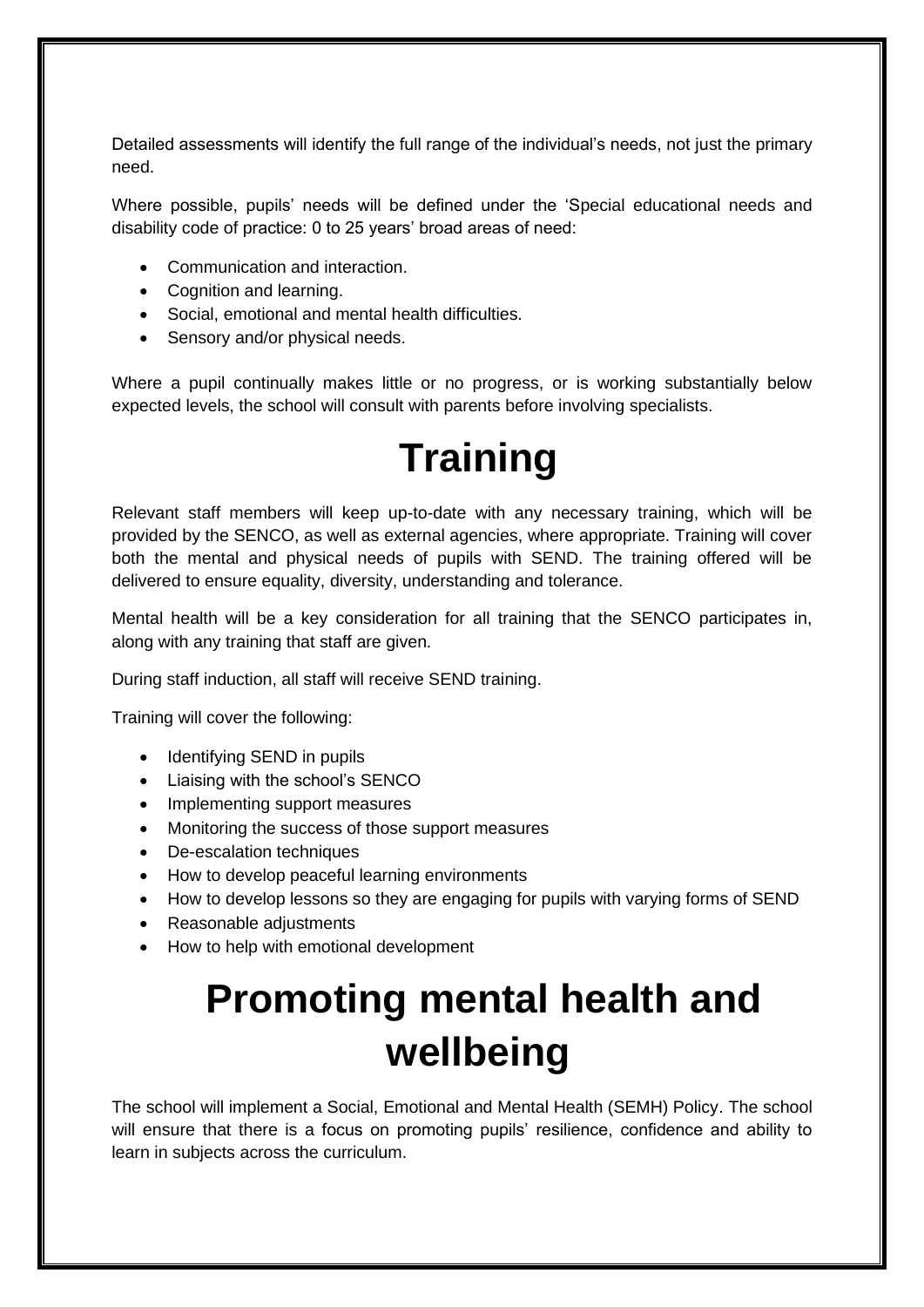Positive classroom management and working in small groups will be implemented to promote positive behaviour, social development and high self-esteem. Specialist services will be available where a pupil requires such services. Where appropriate, the school will support parents in the management and development of their child.

Peer mentoring will be used to encourage and support pupils suffering with SEMH difficulties. Mentors will act as a confidant with the aim of easing the worries of their mentee.

When in-school intervention is not appropriate, referrals and commissioning will be used instead. The school will continue to support the pupil as best it can.

For pupils with more complex problems, additional in-school support will include:

- Supporting the pupil's teacher, to help them manage the pupil's behaviour.
- Additional educational one-to-one support for the pupil.
- One-to-one therapeutic work with the pupil, delivered by mental health specialists.
- An Individual Health Plan. All schools must comply with the statutory duty of caring for pupils with medical needs.
- Providing professional mental health recommendations, e.g. regarding medication.
- Family support and/or therapy, upon the recommendation of mental health professionals.

The school will consider whether disruptive behaviour is a manifestation of SEMH needs.

<span id="page-16-0"></span>The school will focus on work that helps to build self-esteem and self-discipline with the aim of addressing disruptive behaviour.

### **EHC plans**

The school will fully cooperate with the LA when research about the pupil is being conducted. The school will provide the LA with any information or evidence needed. All relevant teachers will be involved in contributing information to the LA.

Where the LA provides a pupil with an EHC plan, the school will involve the parents and the pupil in discussions surrounding how the school can best implement the plan's provisions to help the pupil thrive in their education, and will discern the expected impact of the provision on the pupil's progress.

The school will meet its duty to provide views on a draft EHC plan within 15 days. If the decision is taken not to issue an EHC plan, the school will consider and implement the recommendations of feedback from the LA regarding how the pupil's outcomes can be met through the school's existing provision.

If the LA decides not to issue an EHC plan, the parents of the pupil, or the pupil themselves, will be informed within a maximum of 16 weeks from the initial request of an EHC assessment.

The school will admit any pupil that names the school in an EHC plan or EHC needs assessment process. The school will ensure that all those teaching or working with a pupil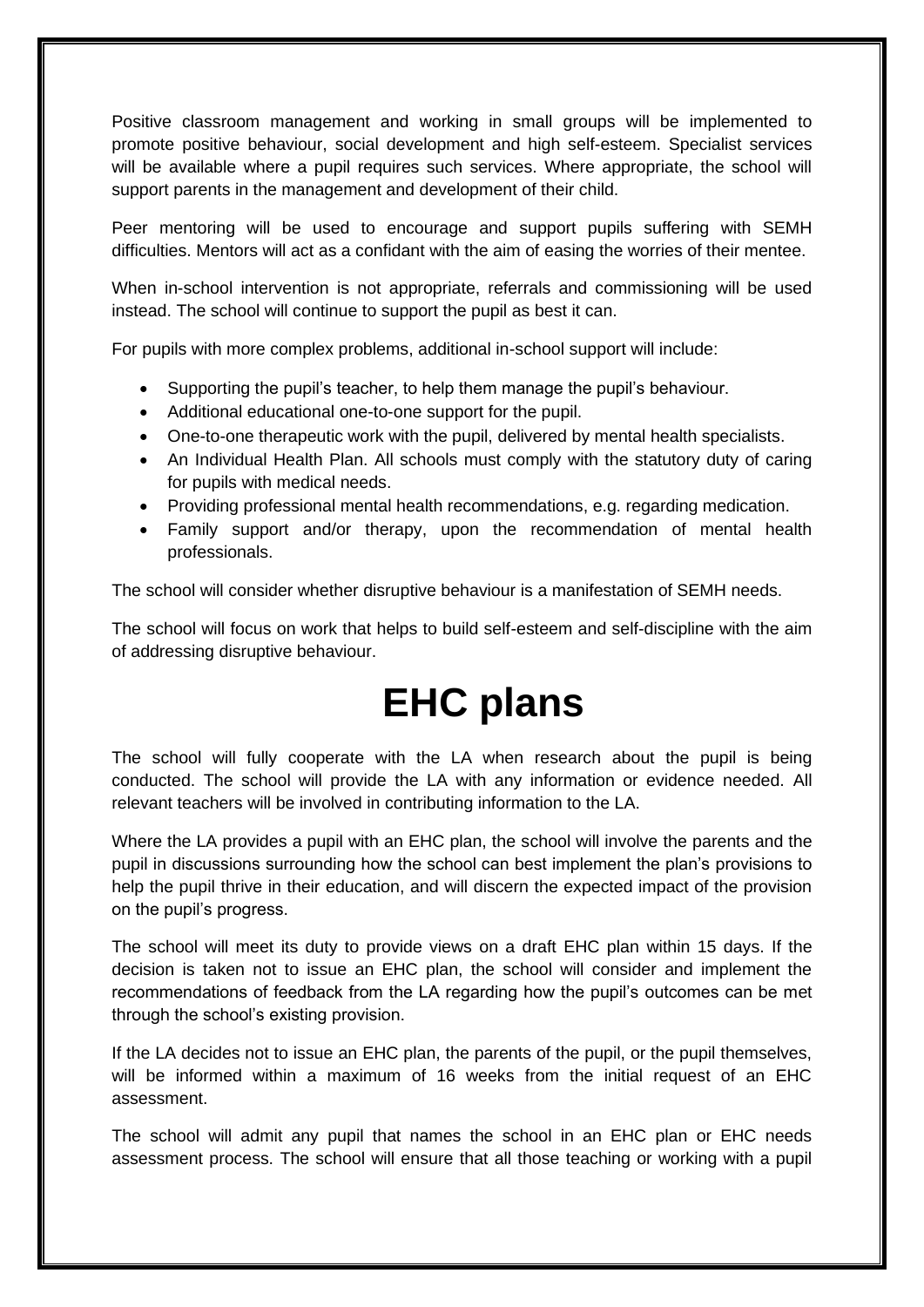named in an EHC plan are aware of the pupil's needs and that arrangements are in place to meet them.

All reasonable provisions will be taken by the school to provide a high standard of education.

Staff will be briefed about any potential problems and a procedure will be put into place to deal with certain situations. The school will specify short-term targets sought for a pupil in terms of specific, measurable, achievable, realistic and time-bound (SMART) outcomes.

The school will review each pupil's EHC plan to ensure that it includes the statutory sections outlined in the 'Special educational needs and disability code of practice: 0 to 25 years', labelled separately from one another. If a pupil's needs significantly change, the school will request a re-assessment of an EHC plan at least six months after an initial assessment. Thereafter, the governing board or Headteacher will request the LA to conduct a reassessment of a pupil whenever they feel it is necessary. Following the re-assessment, a final EHC plan will be issued within 14 weeks from the request being made.

The school will ensure that any EHC plan information is kept confidential and disclosed on a need-to-know basis. Information regarding a pupil's EHC plan will only be shared with other educational settings if the pupil is transferring there, for the setting to develop an individual learning plan. The school will take steps to ensure that pupils and parents are actively supported in developing and reviewing EHC plans.

Where necessary, the school will provide support from an advocate to ensure the pupil's views are heard and acknowledged.

The school will ensure that parents are consistently kept involved throughout the implementation of an EHC plan.

<span id="page-17-0"></span>The school will ensure that the whole process of an EHC needs assessment and development takes no longer than 20 weeks from when the initial request was received.

## **Reviewing the EHC plan**

The school will:

- Cooperate with the relevant individuals to ensure an annual review meeting takes place, including convening the meeting on behalf of the LA if requested.
- Ensure that the appropriate people are given at least two weeks' notice of the date of the meeting.
- Contribute any relevant information and recommendations about the EHC plan to the LA, keeping parents involved at all times.
- Ensure that sufficient arrangements are put in place at the school to host the annual review meeting.
- Cooperate with the LA during annual reviews.
- Lead the review of the EHC plan in order to create the greatest confidence amongst pupils and their parents.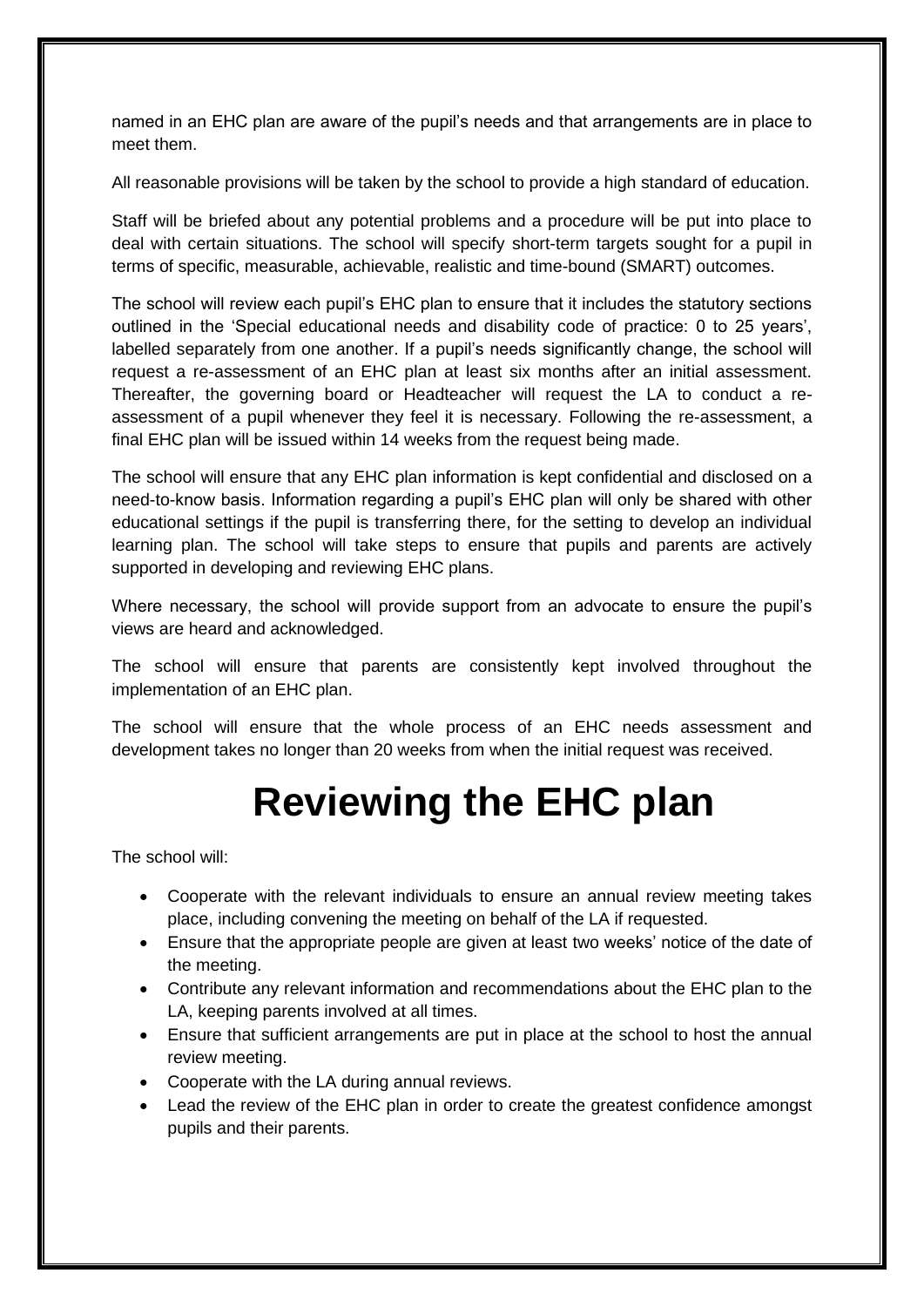- Seek advice and information about the pupil prior to the annual review meeting from all parties invited, and send any information gathered to all those invited, at least two weeks in advance of the meeting.
- Prepare and send a report of the meeting to the LA within four weeks of the meeting, which sets out any recommendations and amendments to the EHC plan.
- Clarify to the parents and pupil that they have the right to appeal the decisions made in regard to the EHC plan.

### **Safeguarding**

<span id="page-18-0"></span>The school recognises that evidence shows children with SEND are at a greater risk of abuse and maltreatment and will ensure that staff are aware that pupils with SEND:

- Have the potential to be disproportionately impacted by behaviours such as bullying.
- May face additional risks online, e.g. from online bullying, grooming and radicalisation.
- Are at greater risk of abuse, including, but not limited to, peer-on-peer abuse, neglect and sexual violence or harassment.

The school recognises that there are additional barriers to recognising abuse and neglect in this group of pupils. These barriers include, though are not limited to,

- Assumptions that indicators of possible abuse such as behaviour, mood and injury relate to the pupil's condition without further exploration.
- These pupils being more prone to peer group isolation or bullying (including prejudice-based bullying) than other pupils.
- The potential for pupils with SEND or certain medical conditions being disproportionally impacted by behaviours such as bullying, without outwardly showing any signs.
- Communication barriers and difficulties in managing or reporting these challenges.

The Headteacher and governing board will ensure that the school's Child Protection and Safeguarding Policy reflects the fact that these additional barriers can exist when identifying abuse. When using reasonable force in response to risks presented by incidents involving pupils with SEND, staff will have due regard for the procedures outlined in the school's Physical Intervention Policy.

<span id="page-18-1"></span>Care will be taken by all staff, particularly those who work closely with pupils with SEND, to notice any changes behaviour or mood, or any injuries, and these indicators will be investigated by the DSL in collaboration with the SENCO.

# **Transferring between different phases of education**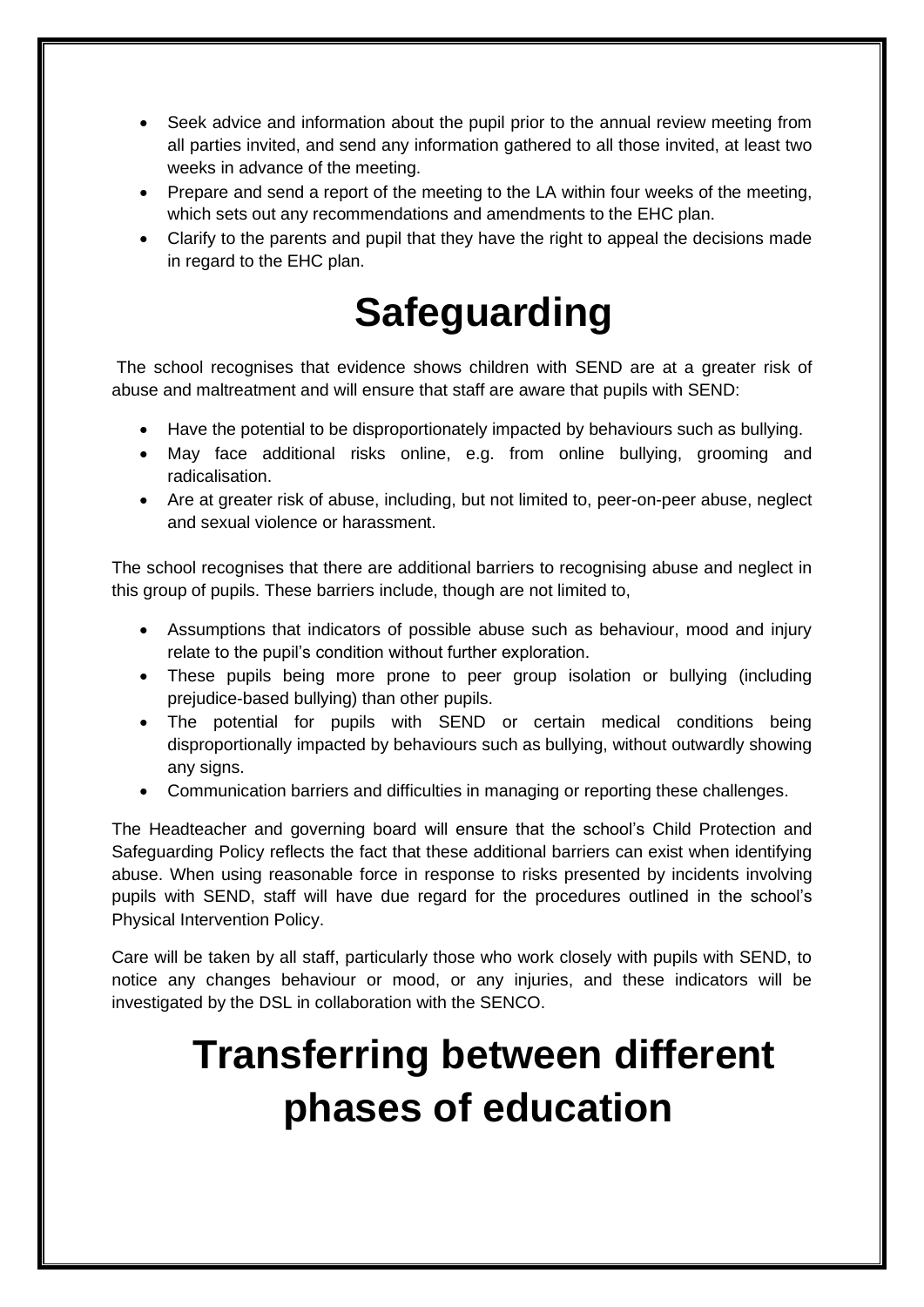EHC plans will be reviewed and amended in sufficient time prior to a pupil moving between key phases of education, to allow for planning for and, where necessary, commissioning of support and provision at the new phase.

The review and amendments will be completed by 15 February in the calendar year of the transfer at the latest for transfers into or between schools.

The key transfers are as follows:

- Early years provider to school
- Infant school to junior school
- <span id="page-19-0"></span>• Primary school to secondary school.

### **SEND tribunal**

All disagreements about an EHC plan will be attempted to be resolved as quickly as possible, without the pupil's education suffering.

In all cases, the school's written Complaints Procedures Policy will be followed, allowing for a complaint to be considered informally at first.

Following a parent's serious complaint or disagreement about the SEND provisions being supplied to a pupil, the school will contact the LA immediately to seek disagreement resolution advice, regardless of whether an EHC plan is in place.

- Where necessary, the Headteacher will make the relevant parties aware of the disagreement resolution service.
- Parents are made aware that Ofsted can consider complaints relating to whole school SEND early years provision, if the problem has not been resolved informally.

The school will meet any request to attend a SEND tribunal and explain any departure from its duties and obligations under the 'Special educational needs and disability code of practice: 0 to 25 years'.

Following the use of informal resolutions, the case will be heard in front of three people, one of whom must be independent of the management and running of the school. If disagreements are not resolved at a local level, the case will be referred to the DfE. The school will fully cooperate with the LA by providing any evidence or information that is relevant. All staff involved in the care of the pupil will cooperate with parents to provide the pupil with the highest standard of support and education.

# **Supporting successful preparation for adulthood**

<span id="page-19-1"></span>The school will ensure that pupils are supported to make a smooth transition to whatever they will be doing next.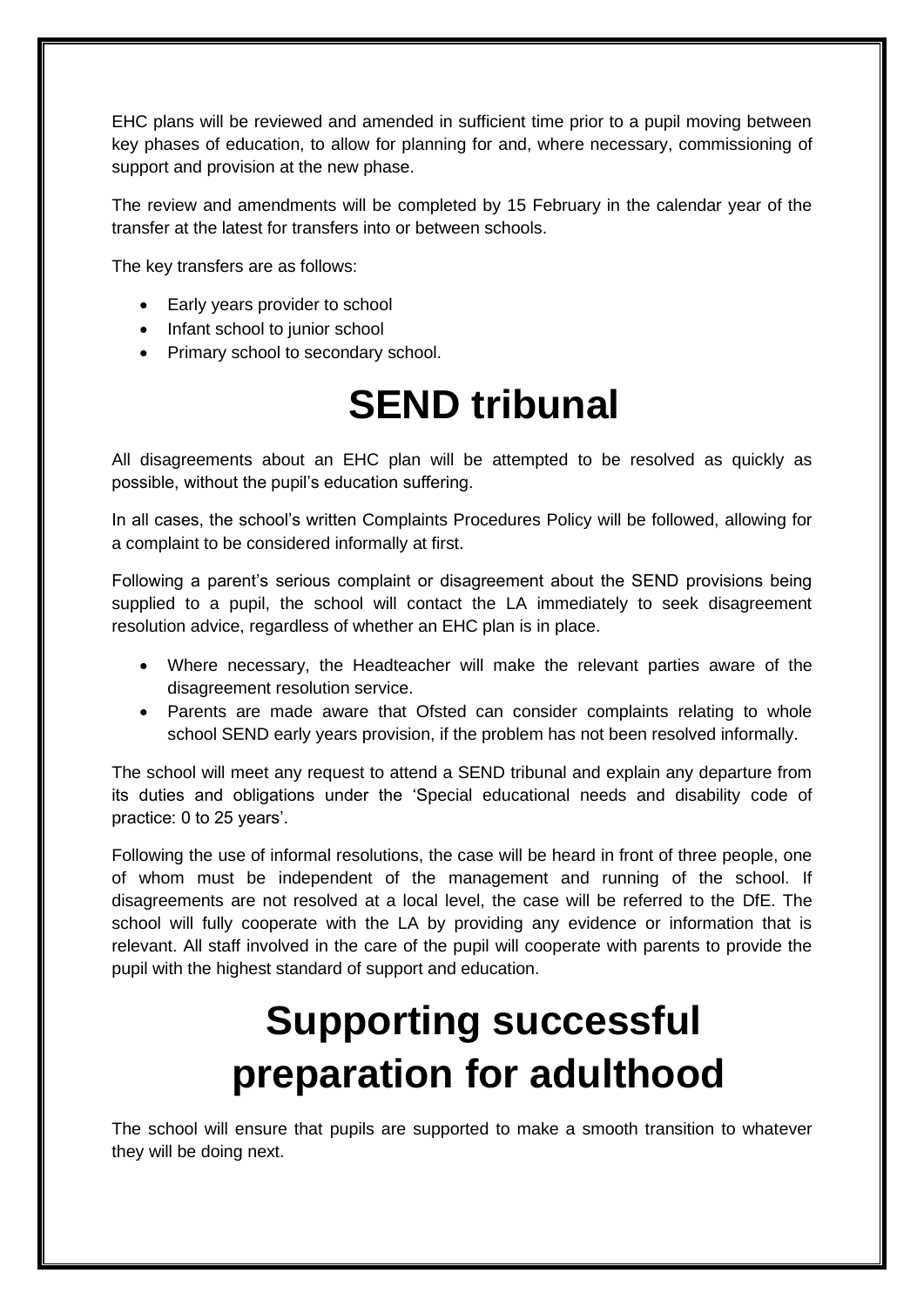The school will engage with secondary schools, as necessary, to help plan for any transitions.

The school will transfer all relevant information about pupils to any educational setting that they are transferring to.

If a pupil has been excluded, the school has a duty to arrange suitable, full-time education from the sixth day of a fixed period exclusion and to provide full details of any SEND provisions necessary, in accordance with the school's Exclusion Policy.

If it is in the best interest of the pupil, the school may commission alternative provision, in line with any EHC plans in place, for pupils who face barriers to participate in mainstream education.

The school will take an active role in preparing pupils with SEND for their transition into adult life, preparing them to achieve their ambitions in terms of HE, FE or employment, taking responsibility for their health, where they will live, their relationships, their finances, social integration and independence.

#### **Data and record keeping**

The school's records will:

- Include details of SEND, outcomes, action, agreed support, teaching strategies and the involvement of specialists, as part of its standard management information system to monitor the progress, behaviour and development of all pupils.
- Maintain an accurate and up-to-date register of the provision made for pupils with SEND.
- Show all the provisions the school makes which is different or additional to that offered through the school curriculum on a provision map.

The school keeps data on the levels and types of need within the school and makes this available to the LA.

The SEND information report will be prepared by the governing board, and will be published on the school website; it will include all the information outlined in paragraphs 6.79 and 6.83 of the 'Special educational needs and disabilities code of practice: 0 to 25 years'.

<span id="page-20-0"></span>All information will be kept in accordance with the school's Records Management Policy and Data Protection Policy.

# **Confidentiality**

The school will not disclose any EHC plan without the consent of the pupil's parents, except for disclosure:

- To a SEND tribunal when parents appeal, and to the Secretary of State under the Education Act 1996.
- On the order of any court for any criminal proceedings.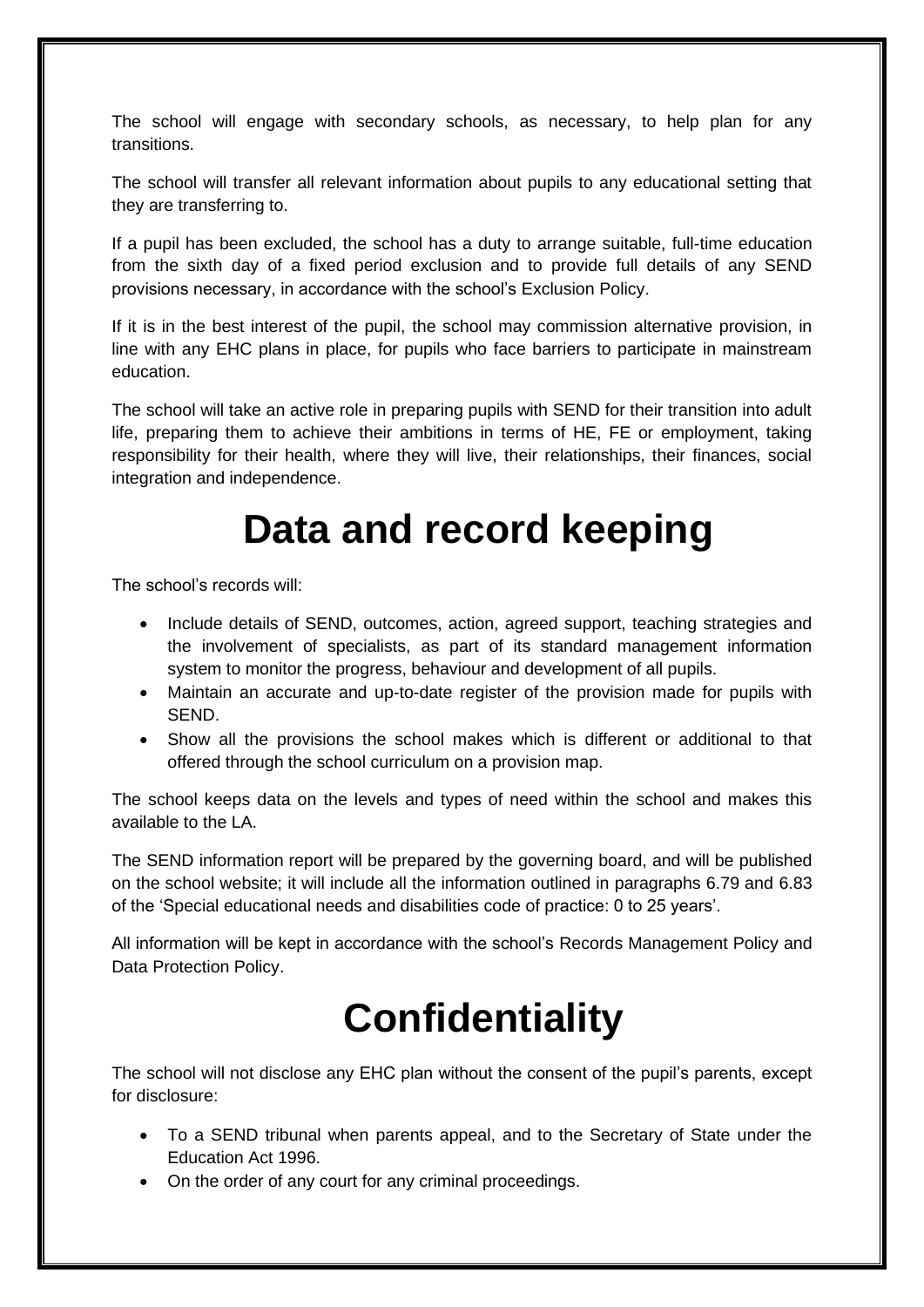- For the purposes of investigations of maladministration under the Local Government Act 1974.
- To enable any authority to perform duties arising from the Disabled Persons (Services, Consultation and Representation) Act 1986, or from the Children Act 1989 relating to safeguarding and promoting the welfare of children.
- To Ofsted inspection teams as part of their inspections of schools and LAs.
- To any person in connection with the pupil's application for students with disabilities allowance in advance of taking up a place in HE.
- To the Headteacher (or equivalent position) of the setting at which the pupil is intending to start their next phase of education.

<span id="page-21-0"></span>The school will adhere to the Confidentiality Policy at all times.

#### **Resolving disagreements**

The school is committed to resolving disagreements between pupils and the school.

In carrying out of duties, the school:

- Supports early resolution of disagreements at the local level.
- Explains the independent disagreement resolution arrangements in our Complaints Procedures Policy, which is available for disagreements across special educational provision, and health and care provision in relation to EHC plans and tribunals.

The school's Complaints Procedures Policy will be published on the school website; additionally, the school will publish details regarding how complaints from parents of children with SEND will be handled.

## **Publishing information**

<span id="page-21-1"></span>The school will publish information on the school website about the implementation of this policy. The governing board will publish details of the SEND information report on the school website.

<span id="page-21-2"></span>The information published will be updated annually and any changes to the information occurring during the year will be updated as soon as possible.

#### **Monitoring and review**

The policy is reviewed on an annual basis by the SENCO in conjunction with the governing board; any changes made to this policy will be communicated to all members of staff, parents of pupils with SEND, and relevant stakeholders.

All members of staff are required to familiarise themselves with this policy as part of their induction programme.

The next scheduled review date for this policy is January 2023.